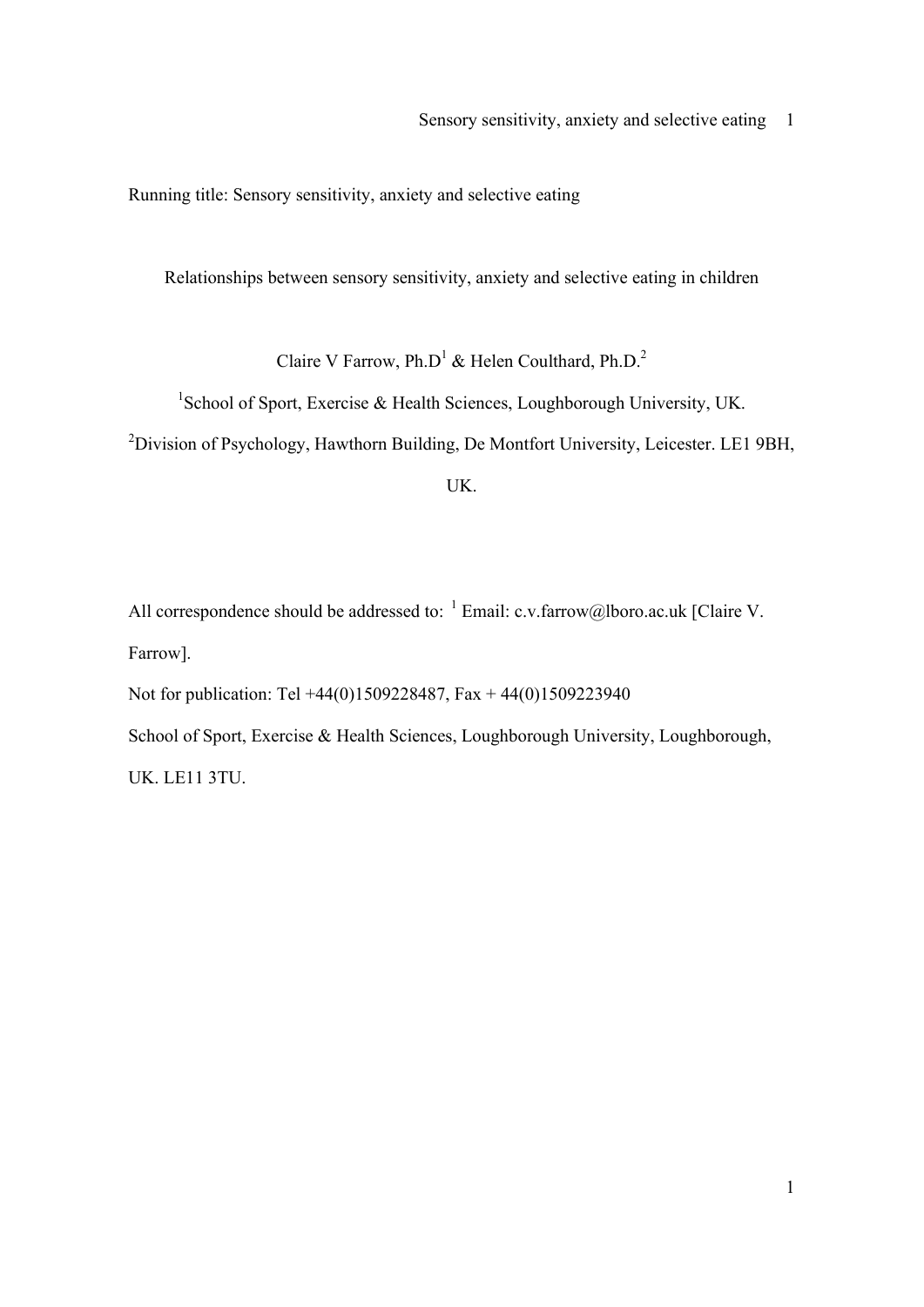Sensory sensitivity, anxiety and selective eating 2

## Abstract

The present study examines whether parental reports of child selective eating are associated with child anxiety and sensitivity to sensory stimuli in their environment. Parents of 95 children aged 5-10 completed questionnaires about child eating behavior, child anxiety and sensory sensitivity. Results indicated that both anxiety and sensory sensitivity were associated with selective eating. In addition, child sensory sensitivity fully mediated the relationship between anxiety and selective eating in children suggesting that it is greater sensitivity to sensory information which explains why more anxious children are more likely to be selective eaters. Further research is necessary to better understand these relationships and indicate whether gradual exposure interventions with children who are sensory sensitive may help to prevent or reduce selective eating.

Keywords: selective eating, food fussiness, picky eating, sensory sensitivity, child, anxiety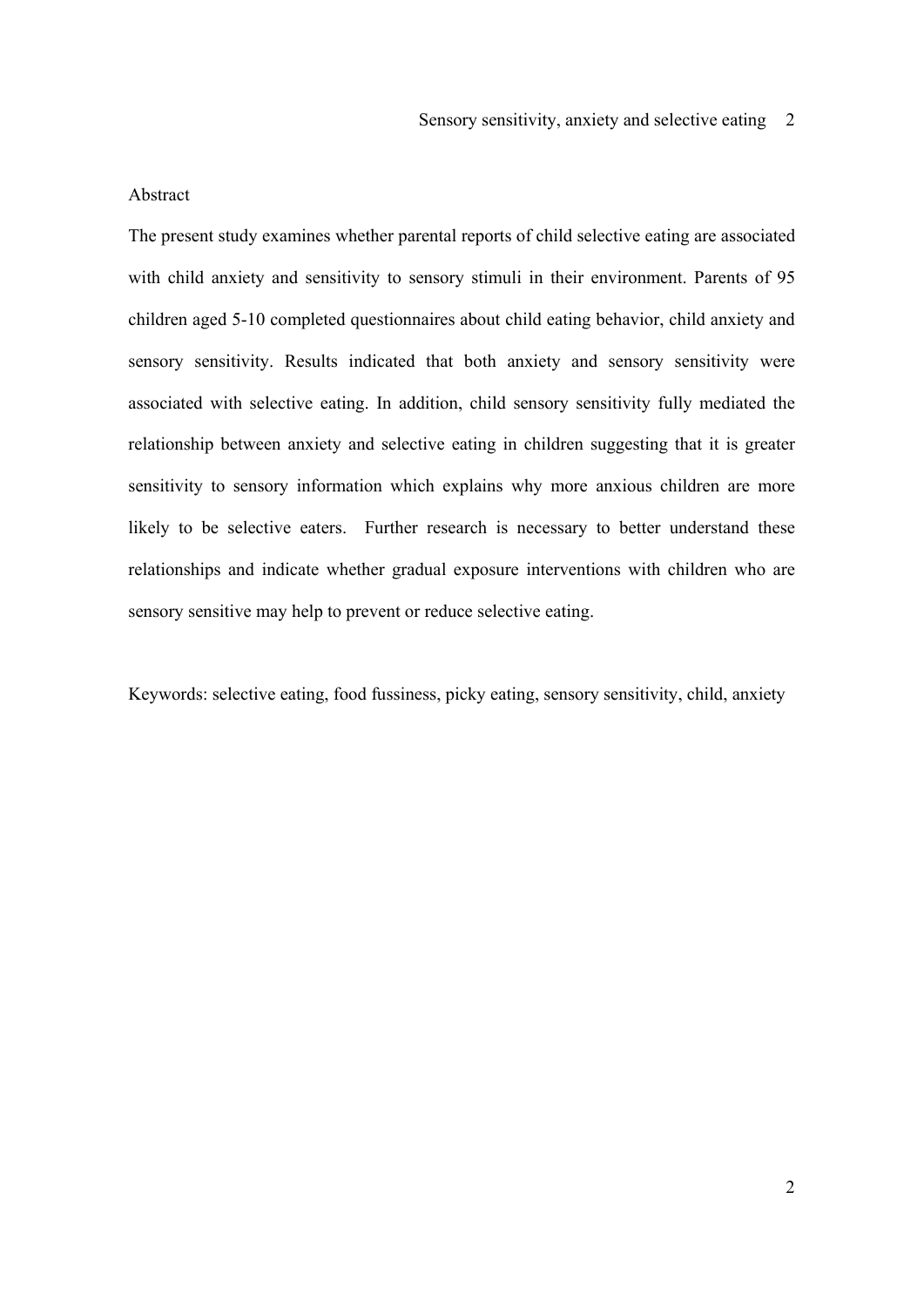## **INTRODUCTION**

Selective eating (also known as picky or fussy eating) in children can be defined as the consumption of "an inadequate variety of foods" (Galloway, Fiorito, Lee & Birch, 2005, p542). Selective eating is a common complaint reported by many caregivers (Mascola, Bryson & Agras, 2010; Carruth, Ziegler, Gordon & Barr, 2004) which can have significant adverse effects for child dietary variety (Galloway et al., 2005) weight gain (Wright, Parkinson, Shipton & Drewett, 2007; Dubois, Farmer, Girard, Peterson & Tatone-Tokuda, 2007), health and general well being (Jacobi, Schmitz & Agras, 2008). Selective eating, like other feeding problems, can also create a significant amount of stress and anxiety for parents and caregivers (Hagekull & Dahl, 1987).

Research exploring the development of selective eating has focussed on the role of both the parent and the child in influencing children's eating behaviours. Selective eating has been associated with experiential characteristics such experiencing pressure to eat (Galloway et al., 2005), a shorter period of breast-feeding, and lower levels of maternal dietary variety (Galloway, Lee & Birch, 2003). In addition, more intrinsic and temperamental based child characteristics have also been shown to predict selective eating in children. For example, boys are more likely to report not eating fruits and vegetables compared to girls (Cooke & Wardle, 2005) and selective eaters have also been shown to display more temperamental difficulties (Farrow & Blissett, 2006; Hagekull, Bohlin & Rydell, 1997; Jacobi et al., 2008). Therefore, there is some indication that selective eating is associated with inherent characteristics in the child. There is starting to be some evidence, mainly from clinical reports that selective eating may be associated with child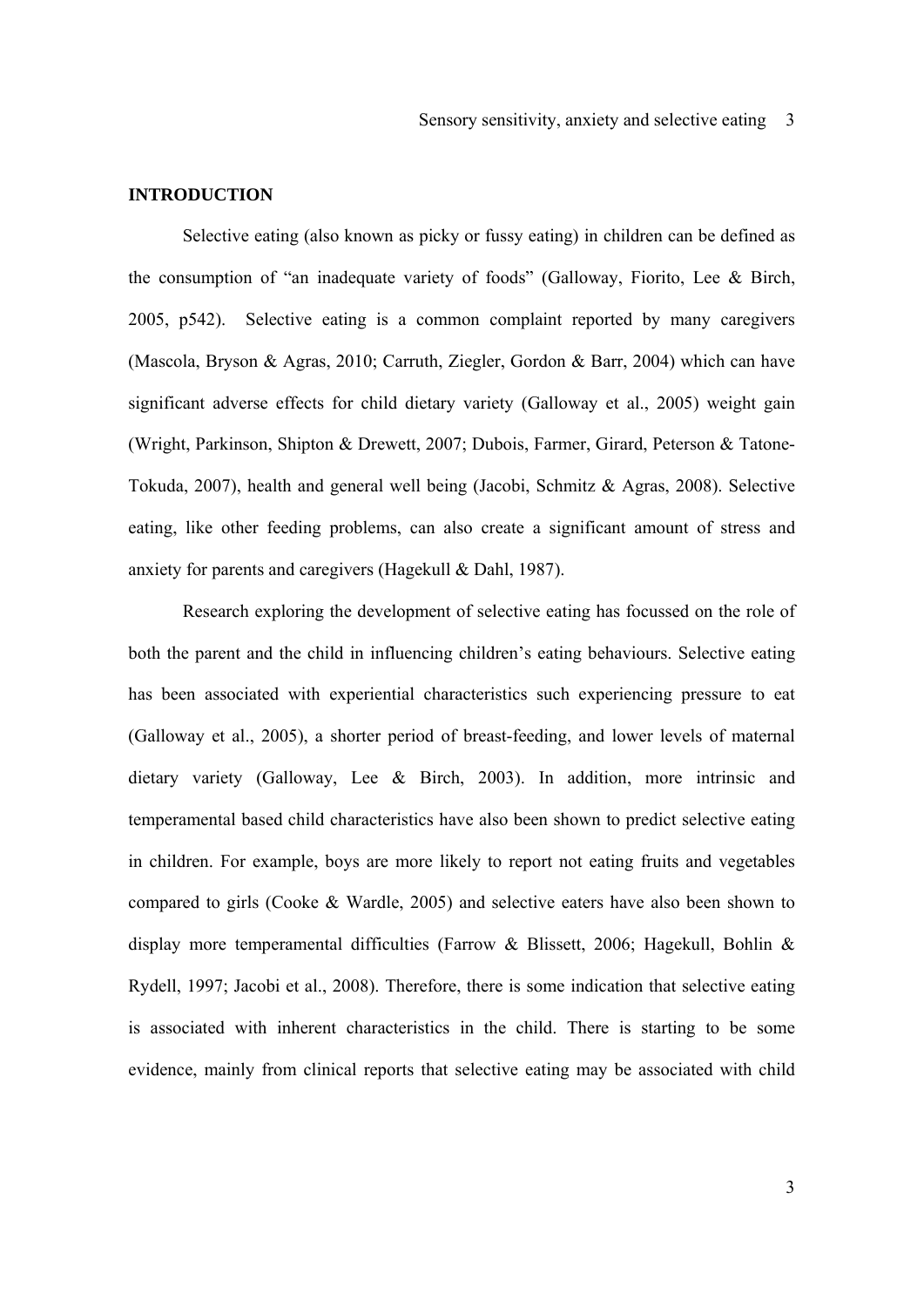anxiety and sensitivity to sensory information in the environment (Bryant-Waugh, Markham, Kreipe & Walsh, 2010).

Child anxiety has been shown to be a significant predictor of children's eating behaviour, being related to irregular eating patterns and food aversions in children (McDermott et al., 2008; Smith, Powell & Ross, 1955), to food neophobia (Pliner & Hobden, 1992; Galloway et al., 2003), and levels of eating psychopathology in adolescents (Raney et al., 2008). In clinical case reports of children presenting with selective eating, anxiety and obsessive-compulsive behaviours have also been found to be commonly comorbid (Timimi, Douglas & Tsiftsopoulou, 1997; Nicholls, Christie, Randall & Lask, 2001; Williams, Gibbons & Schreck, 2005) in both feeding and non-feeding situations. Relaxation techniques are widely used to increase the range of foods eaten by clinical groups of children with severely restricted diets (e.g. Nicholls et al., 2001). The experience of anxiety in the feeding situation may cause physiological changes, such as sickness, retching and appetite suppression, as well as cognitive changes such as hypervigilance, which can cause individuals to focus on, and then avoid, the aversive or feared stimulus (Pflugshaupt et al., 2005). Obviously clinical groups are skewed on the basis that they represent the extreme end of any spectrum of behaviour, and parents may be more likely to seek help if their children have concomitant problems. However, the same pattern is observed in non-clinical samples where neophobia, or reluctance to eat new foods, has been found to be associated with child anxiety (Galloway et al., 2003).

The anticipated sensory properties of food are often cited as one of the main reasons for rejection of novel foods (Martins & Pliner, 2005), however there is increasing evidence that there are individual differences in how we perceive and evaluate sensory information.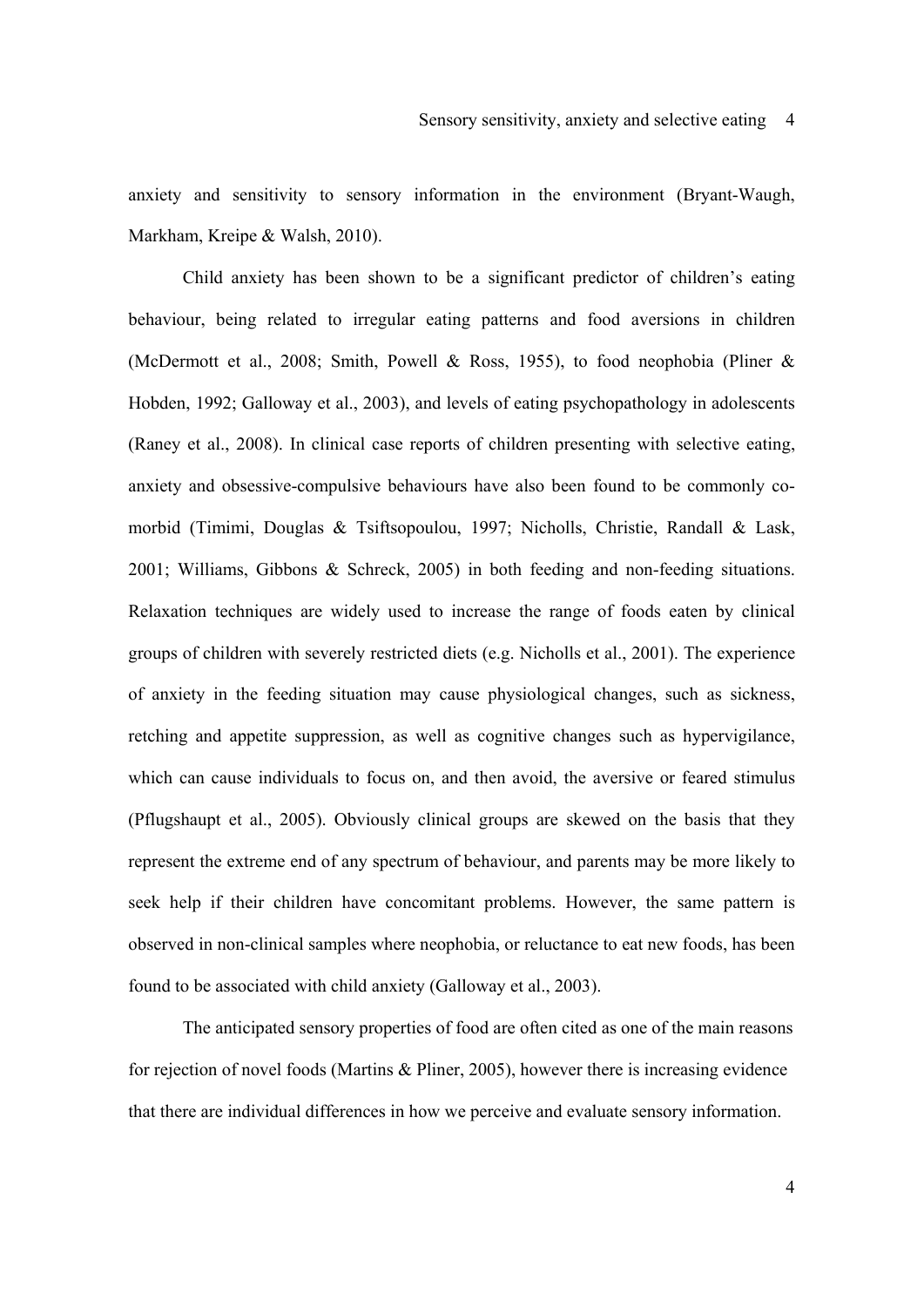Sensory sensitivity (also known as sensory over reactivity) can be defined according to individual differences in the detection of, and reaction to, sensory information, including information from the taste, touch, vision and smell senses (Dunn, 1999). Sensory sensitivity is believed to be an inherent characteristic (Dunn, 1999), which has been associated with physiological markers. For example, neuroimaging methods to measure the processing of sensory stimuli in the brain indicate that children with sensory processing difficulties demonstrate different brain processing mechanisms to control children (Davies & Gavin, 2007), and children with sensory processing problems are often unable to filter out responses to repeated sensory information (Davies, Chang & Gavin, 2009). In addition sensory sensitivity has been associated with other characteristics, with adults who are more sensory sensitive being described as more anxious (Liss, Timmel, Baxley & Killingsworth, 2005). The process of eating involves integration across a variety of sensory modalities and differences can be seen in individual's sensitivity to the different qualities of food, such as how bitter a food is (Bell & Tepper, 2006) and it's texture (Smith et al., 2005).

Children with higher levels of tactile and taste/ smell sensitivity have been shown to eat less fruits and vegetables and to be more reluctant to eat new foods (Coulthard & Blissett, 2009). Children who are more sensory sensitive have lower thresholds for detecting sensory information and are more able to detect subtle changes in the sensory properties of foods. Coulthard & Blissett (2009) propose that these children are more likely to reject new foods or fruits and vegetables because fruits and vegetables are vulnerable to differences in their sensory properties (e.g. variations in look or taste). It is also quite likely that children who are more sensory sensitive will be pickier eaters in response to these sensitivities and will refuse to eat more new foods, or foods that they have tasted before.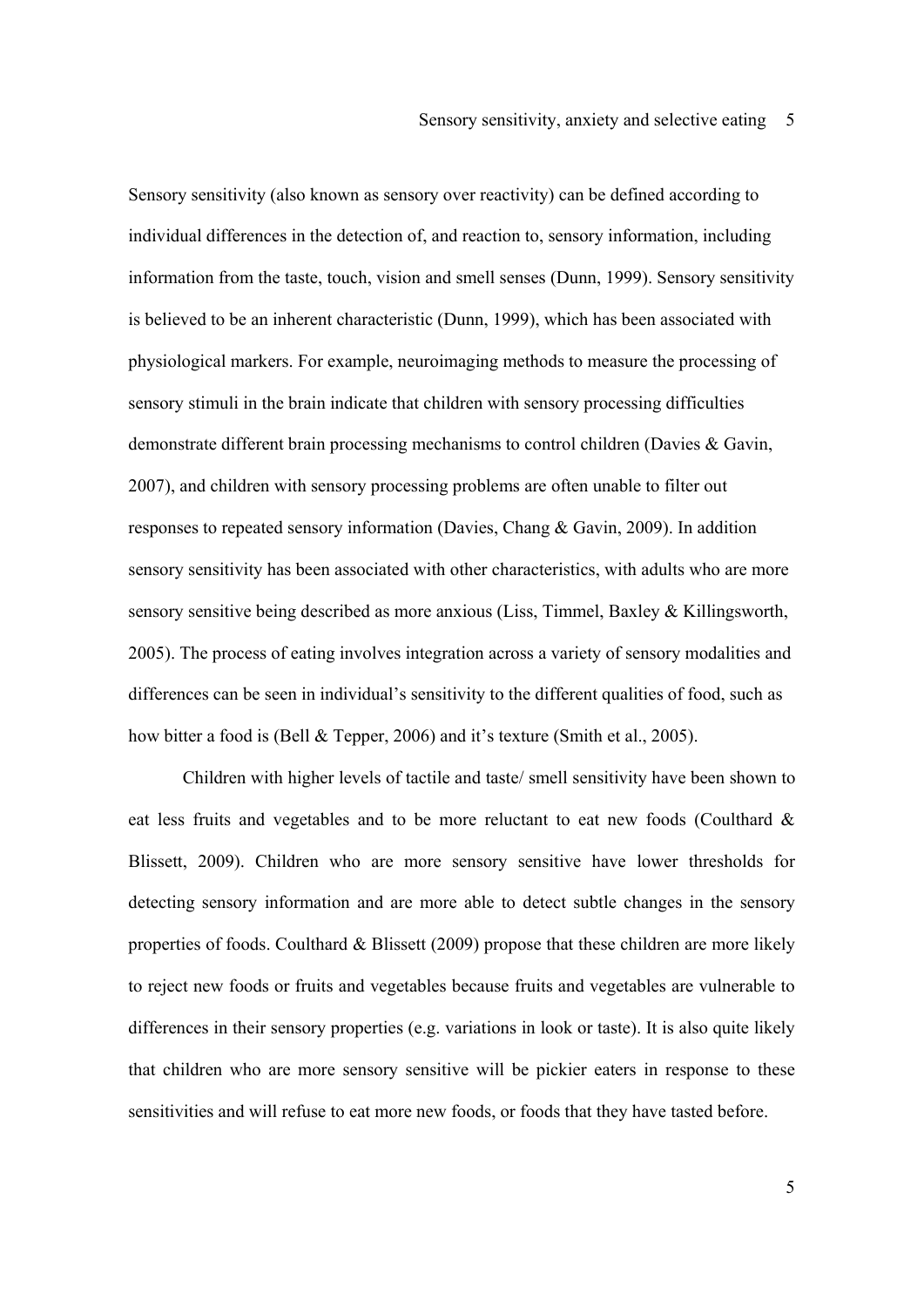Previous research suggests that child anxiety and sensory sensitivity appear to both related to eating behaviour in children and further that anxiety and sensory sensitivity may be related in young adults (Liss et al., 2005). It is imperative that we begin to understand exactly why more anxious children are more selective about the foods that they will eat, and how it is that more anxious children process and respond to information about foods in ways that lead to food rejection. It may be that heightened sensitivity to sensory information in more anxious children may mediate the relationships between anxiety and selective eating. This understanding would provide evidence to inform future interventions with children who are selective eaters.

This study has two aims, first to explore whether parental reports of selective eating in children are related to their descriptions of child anxiety and child sensory sensitivity. It was hypothesised that children with higher levels of tactile, taste and visual/ auditory sensory sensitivity would also have higher scores on selective eating scales. It was also hypothesised that more anxious children would have higher scores on selective eating scales. The second aim was to explore whether child sensory sensitivity mediates the relationship between anxiety and selective eating in children. It was hypothesised that child sensory processing would fully mediate the relationship between anxiety and selective eating in children.

## **METHOD**

### Participants

Parents of ninety five children (ages 5-10 years) participated. Parents responded concerning 43 male and 50 female children (gender not disclosed for 2 children) with a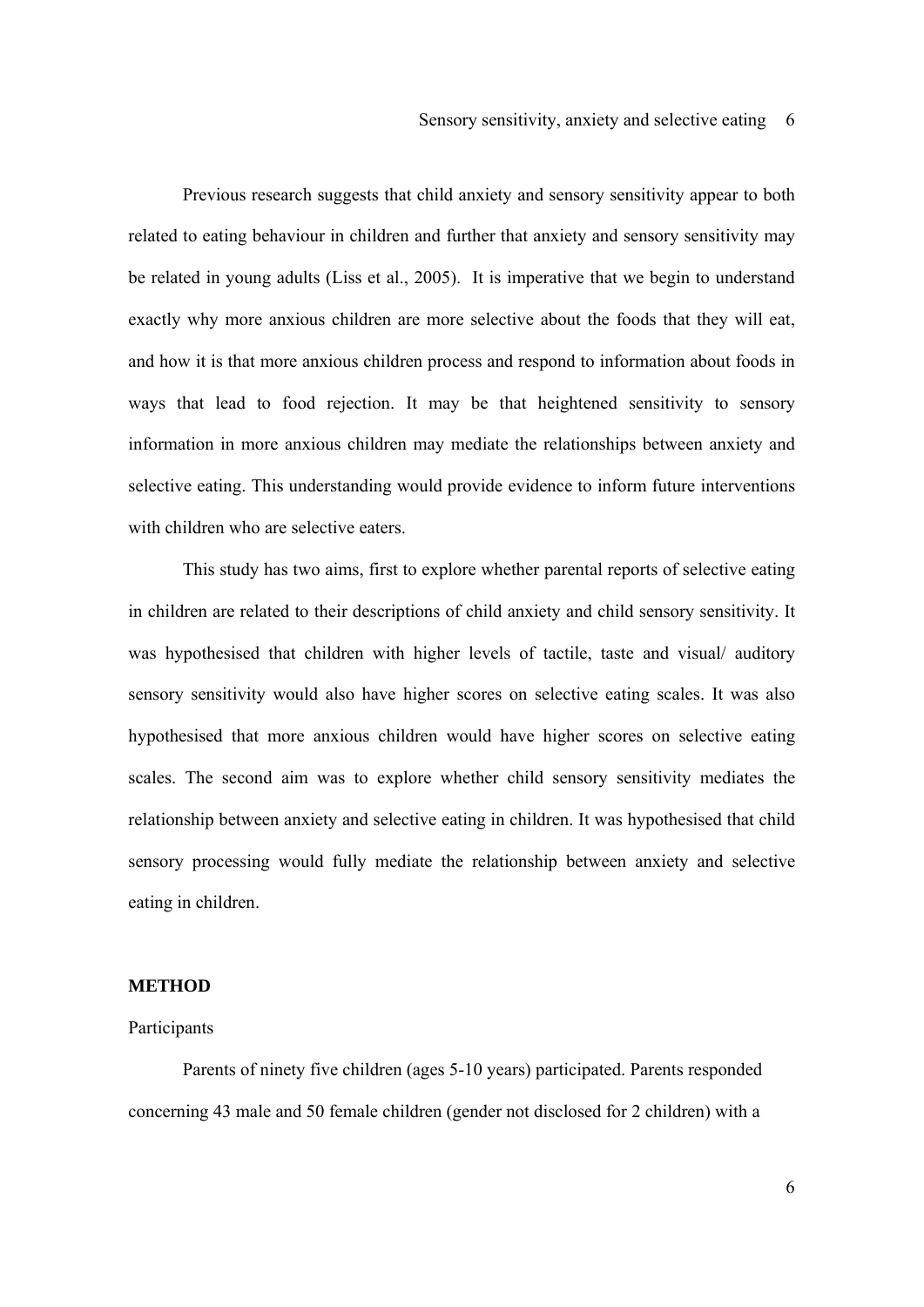mean age of 7.34 years (SD=2.00). Mean child BMI z score was .13 (SD= 1.56). Ninety one of the parents were mothers and 4 were fathers<sup>1</sup>. Their mean age was 38 years (SD=5.10). Eighty six parents described their ethnicity as White; 5 as Black or Black British; 2 as Asian or Asian British and 2 as 'Other.' Parents reported a mean of 4.83 years of education after the age of 16 years (SD=2.82). Parental occupation (or most recent occupation prior to parenthood) was coded using the Office of National Statistics Coding Scheme (Standard Occupation Classification, 2000); parents were from a wide range of occupations ranging from category 1 (13%: Managers and senior professionals) to category 9 (2%: Elementary Occupations), with the modal occupation being category 2 (33%: Professional occupations). No parents reported that their children had medical or organic feeding concerns, or had ever been hospitalised for a feeding related problem.

## Procedure

A series of schools in the Leicestershire area of the United Kingdom were invited to distribute letters and questionnaire packs to parents inviting them to take part in this research study. Approximately 250 questionnaires were distributed to parents, 98 were returned rendering a response rate of approximately 39%. Three questionnaires were removed because there were significant amounts of missing data (e.g. full subscales or complete pages unanswered). Where single items were missing the data was coded as missing in SPSS. Families were given no incentive to take part. Each pack contained a prepaid envelope with which parents could return the questionnaire confidentially to the researcher in. Ethical approval for this research was obtained from Loughborough University Ethical Advisory Committee and the research was performed in accordance with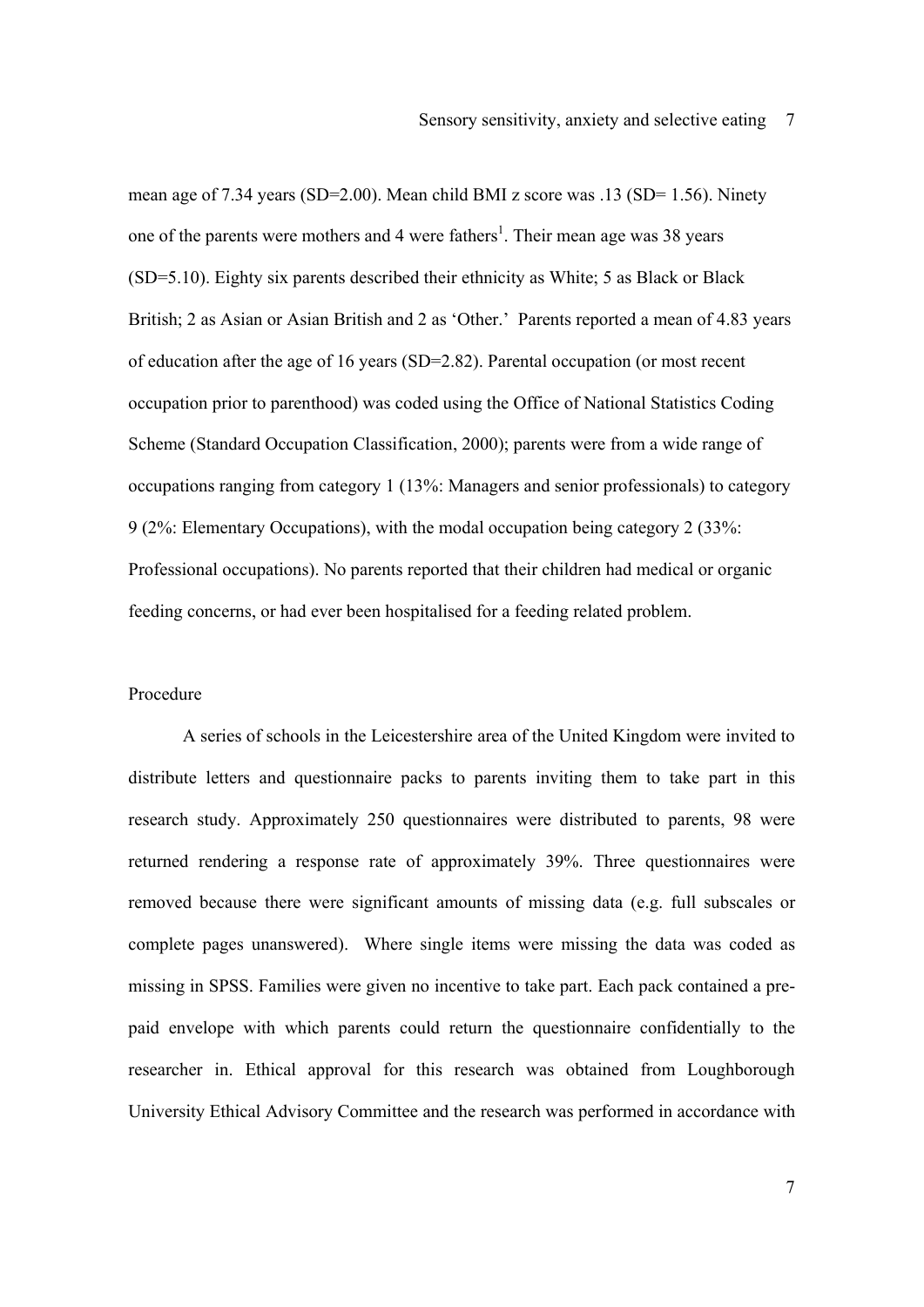the Declaration of Helsinki, all participants gave informed consent to participate in this research

# Measures

Each questionnaire contained a demographics questionnaire where parents reported their child's gender, birth date, weight, and height. Parents were asked to report height and weight data only if they had accurate scores and not to estimate measurements (64% of the sample provided such data). Child weight and height was converted to a BMI z score to standardise for child age and gender using the Child Growth Foundation Package (1996) which standardises to UK norms. Parents also described their age, education, occupation and ethnicity. They were then asked to complete the following questionnaires:

Short Sensory Profile (SSP; Dunn, 1999). The SSP is a 38 item, 7 sub-scale, questionnaire used to assess children's responses to sensory stimuli. Three subscales of the questionnaire were used to assess parent's perceptions of child tactile sensitivity (e.g., 'Avoids going barefoot, especially in sand or grass'), taste/ smell sensitivity (e.g., 'Avoids tastes or food smells that are typically part of a children's diet') and visual/ auditory sensitivity (e.g., 'Covers eyes, or squints to protect eyes from light'). In addition a total sensory sensitivity score was computed from the complete questionnaire. Parents respond to the items using a 5 point Likert scale, with higher scores indicating lower sensory impairment. The questionnaire has good internal and external validity (Dunn, 1999), as well as good reliability and discriminant validity in identifying children with sensory modulation dysfunction (McIntosh, Miller, Shyu & Hagerman, 1999). The SSP has been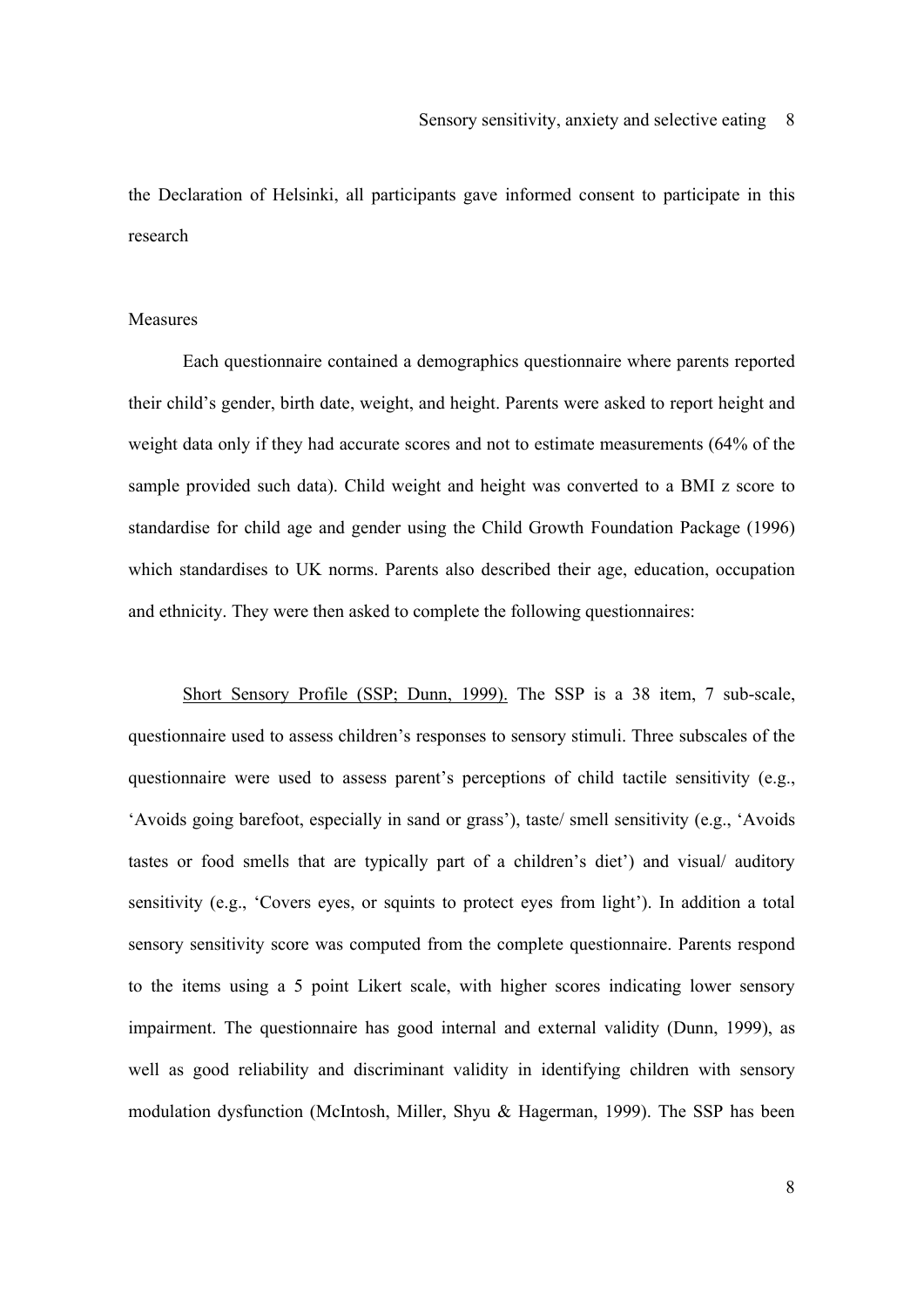used and validated in non-clinical as well as clinical samples of children (Tomchek & Dunn, 2007). In the present study Cronbachs alpha for the SSP as a whole was 0.97, with 0.92 for taste/smell sensitivity subscale, 0.89 for tactile sensitivity subscale and 0.90 for visual/auditory subscale.

The Spence Children's Anxiety Scale for Parents (SCAS-P: Spence, 1998). The total anxiety score on the SCAS-P was used to assess parental report of symptoms of anxiety in children. The questionnaire consists of 44 items assessed on a 3 point Likert scale with higher scores indicating greater anxiety. The questionnaire has good internal reliability, concurrent, convergent and discriminant validity (Whiteside & Brown, 2008; Essau, Muris & Ederer, 2002). In the present sample Cronbachs alpha was 0.85.

The Child Eating Behaviour Questionnaire (CEBQ: Wardle, Guthrie, Sanderson & Rapoport, 2001). The 'food fussiness' subscale from the CEBQ was used to assess parent's perceptions of their child's selective eating behaviour. This measurement consists of 6 items which assess how difficult the child is to please with meals, how often the child refuses to taste new foods and the variety of foods the child will eat. Questions are rated according to the frequency with which the child exhibits a range of behaviours on a scale from never (0) to always (5). For example: 'My child is difficult to please with meals'. The CEBQ is internally valid ( $\alpha$  = .72 - .91) and has good test-retest reliability (Carnell & Wardle, 2007; Wardle et al., 2001). In the present study Cronbach's alpha for selective eating was .86.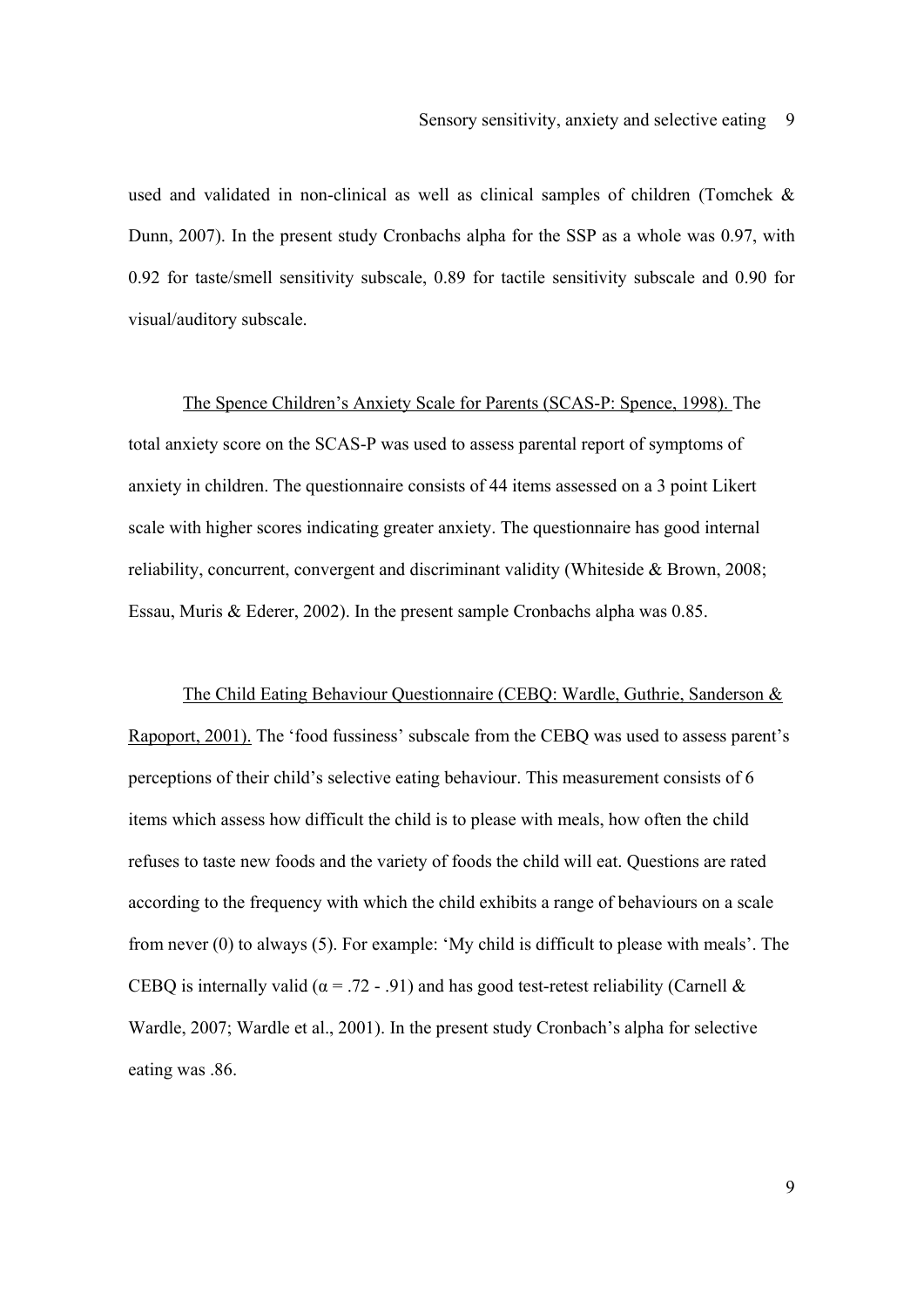## Data Analyses.

The data package IBM Statistical Package for the Social Sciences (SPSS) version 19 was used to analyse the data. Descriptive statistics were first computed, the data was then analysed to establish whether child age, child BMI z scores, or child gender were related to selective eating. Pearson's 2-tailed correlations indicated that child selective eating was not significantly correlated with child age  $(r=-.10, p>0.05)$ , or child BMI z scores  $(r=-13,p>05)$ , and an independent sample t-test suggested no significant gender differences in selective eating for boys and girls  $[t(91)=39, p>05]$ . Parental years in education and occupational code were not significantly associated with selective eating, child anxiety or sensory sensitivity (Peasron's 2-tailed correlations: all r>.05). Parental demographics, child gender, age and BMI were therefore not controlled for within further analyses. Next 2-tailed Pearson's correlations were used to investigate the relationships between selective eating, child sensory sensitivity and child anxiety.

Meditational analyses were used to evaluate the nature by which anxiety might influence selective eating, and specifically whether sensory sensitivity mediates this relationship. The Baron & Kenny (1986) method is the conventional psychological methodology used to test for mediation in SPSS and is well justified in the literature (e.g. Baron & Kenny, 1986). This method was chosen over bootstrapping as it is less liberal (Fritz, Taylor, and MacKinnon, 2012).

#### **RESULTS**

# Descriptive Statistics and relationships with demographic variables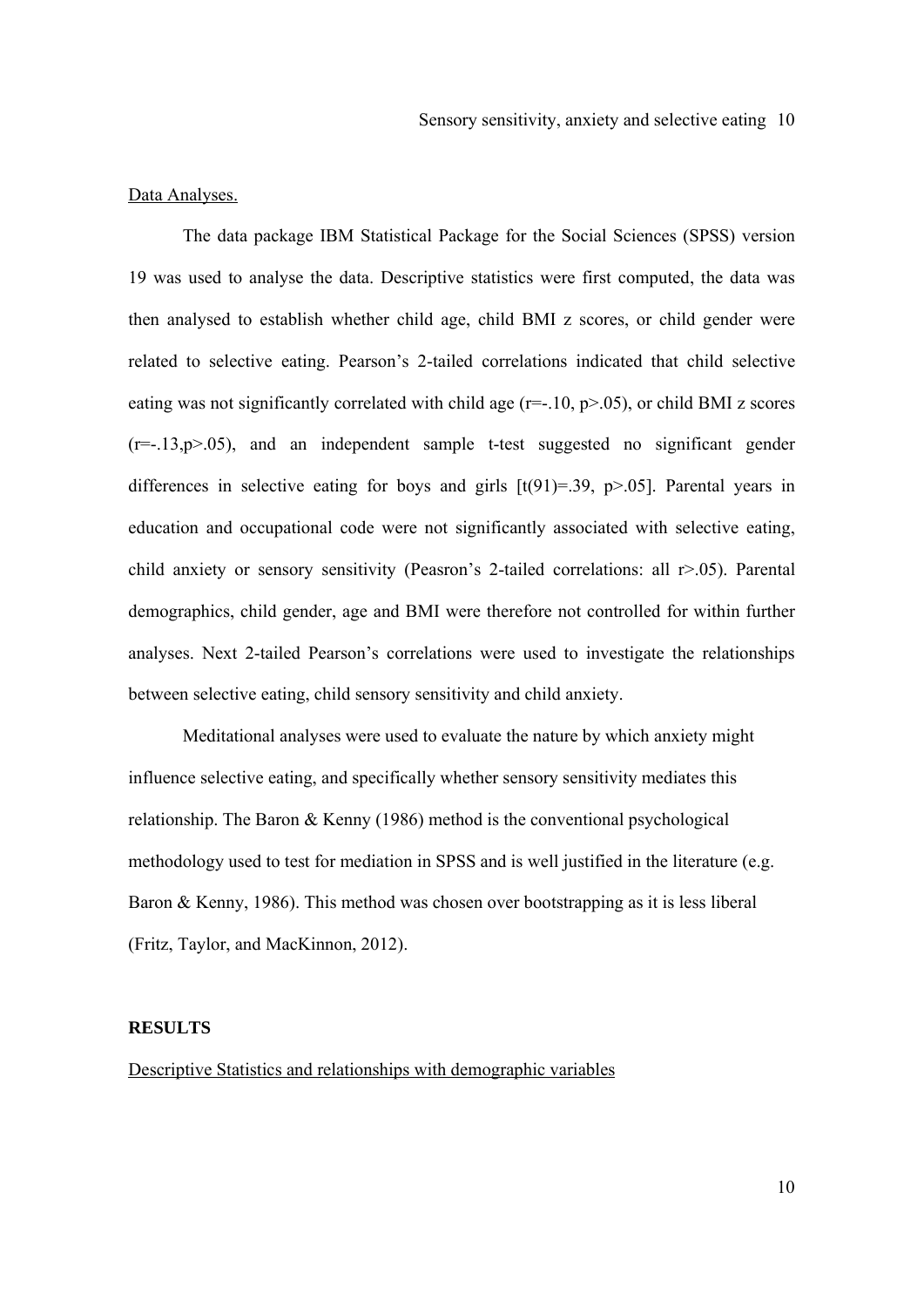Descriptive statistics for the questionnaires are presented in Table I, means and standard deviations are similar to other published data (Houchhauser & Engel-Yeger, 2010; Nauta et al., 2004; Webber, Hill, Saxton, Van Jaarsveld & Wardle, 2009). [Table I about here]

## Correlation analyses.

Pearson's 2-tailed correlations were used to explore the relationships between parental reports of children's sensory sensitivity, anxiety and selective eating. As indicated in Table 2, children's reports of selective eating were significantly correlated with greater anxiety, and great reports of tactile, taste and total sensory sensitivity. Children's levels of anxiety were also significantly correlated with higher levels of tactile, auditory/ visual and total sensory sensitivity. Total sensory sensitivity was correlated with tactile, taste and auditory/ visual sensitivity, and tactile and auditory/ visual sensitivity were also intercorrelated. [Table II about here]

#### Mediation analyses

Using the procedure outlined by Baron & Kenney (1986) meditational analyses indicated that child sensitivity to sensory information fully mediated the relationship between anxiety and selective eating in children. As shown in Figure 1: In step 1, anxiety significantly predicted selective eating  $(R^2 = 0.048, F(1, 90) = 4.52, p < 0.05)$ . In step 2 child anxiety significantly predicted child sensory sensitivity  $(R^2 = 16, F(1, 90) = 17.53, p \le 01)$ . In step 3 child sensory sensitivity significantly predicted selective eating  $(R^2 = 0.05, R^2 = 0.05, R^2 = 0.05, R^2 = 0.05, R^2 = 0.05, R^2 = 0.05, R^2 = 0.05, R^2 = 0.05, R^2 = 0.05, R^2 = 0.05, R^2 = 0.05, R^2 = 0.05, R^2 = 0.05, R^2 = 0.05, R^2 = 0$  $F(1,93)=4.97$ ,  $p<0.05$ ). In step 4, child anxiety failed to continue to be a significant predictor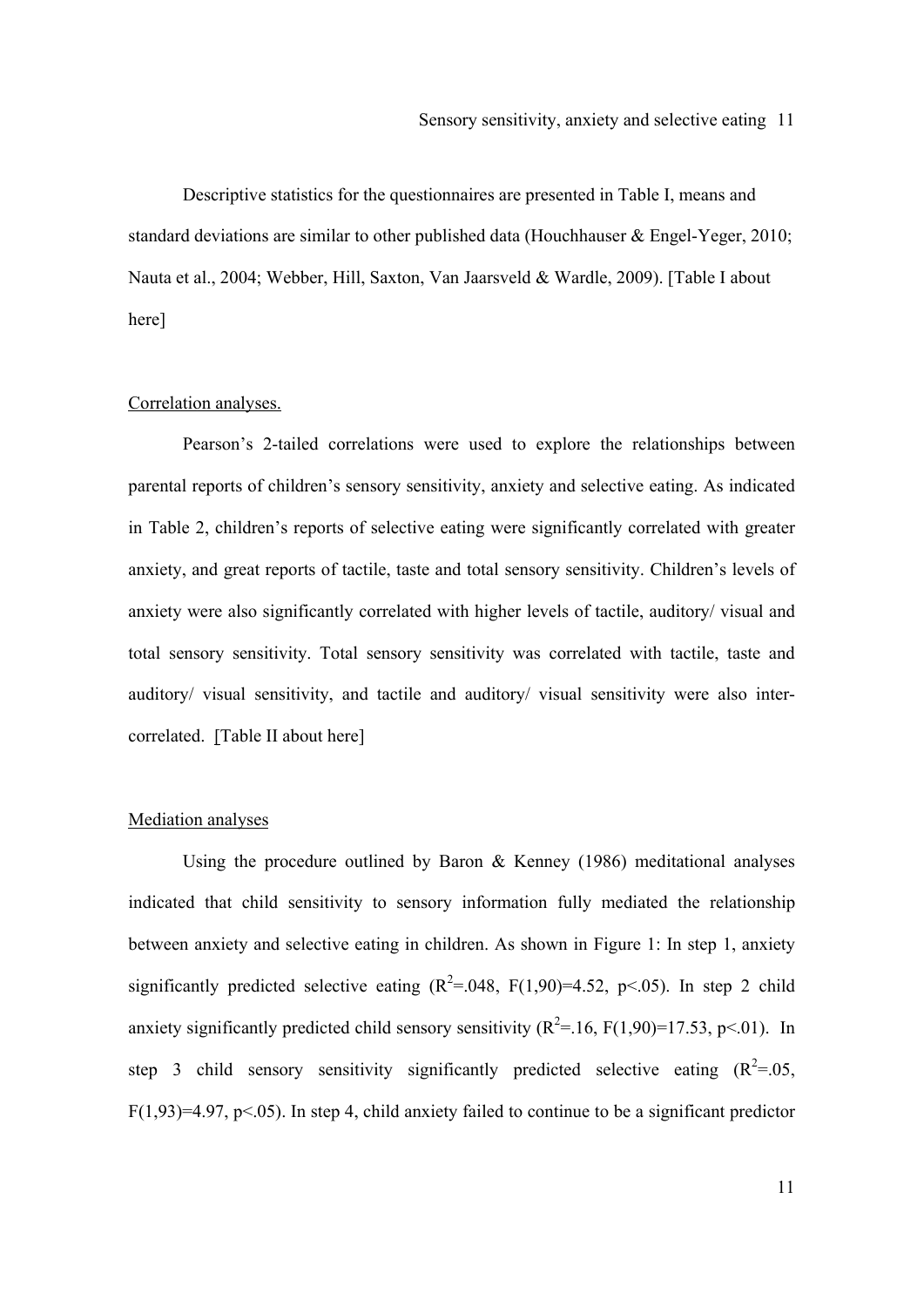of selective eating when child sensory sensitivity was added to the regression  $(\beta=0.01)$ , t(89)=1.18, p $> 0.05$ ). [Figure I about here]

# **DISCUSSION**

The aims of this study were firstly to examine whether parental reports of selective eating behavior were related to child anxiety and child sensory sensitivity, and secondly to examine whether sensitivity to sensory information mediates the relationship between anxiety and selective eating in children. In support of the hypotheses, child anxiety and aspects of sensory sensitivity were correlated with selective eating behaviour, and further sensory sensitivity mediated the predictive value of anxiety upon selective eating in children.

Supporting the hypothesis, and previous research in this area (Timimi et al., 1997; Nicholls et al., 2001; Williams, Gibbons & Schreck, 2005), parental reports of child anxiety were associated with selective eating behavior. It is difficult to ascertain, from parental report studies, the nature of the relationship between anxiety and selective eating in children. The fact that reports of child anxiety were not focused on the feeding interaction, but on all aspects of behavior, suggests that children who are generally anxious may not approach new situations as readily, including eating a varied diet of foods. It is not yet clear whether children who are more anxious never eat a varied diet, or begin to reduce variety after 18 months, when the behavior of food neophobia becomes more common. It could also be that more anxious children show more overt behaviours of rejection and problematic mealtime behaviours. Further investigation would be required to unpack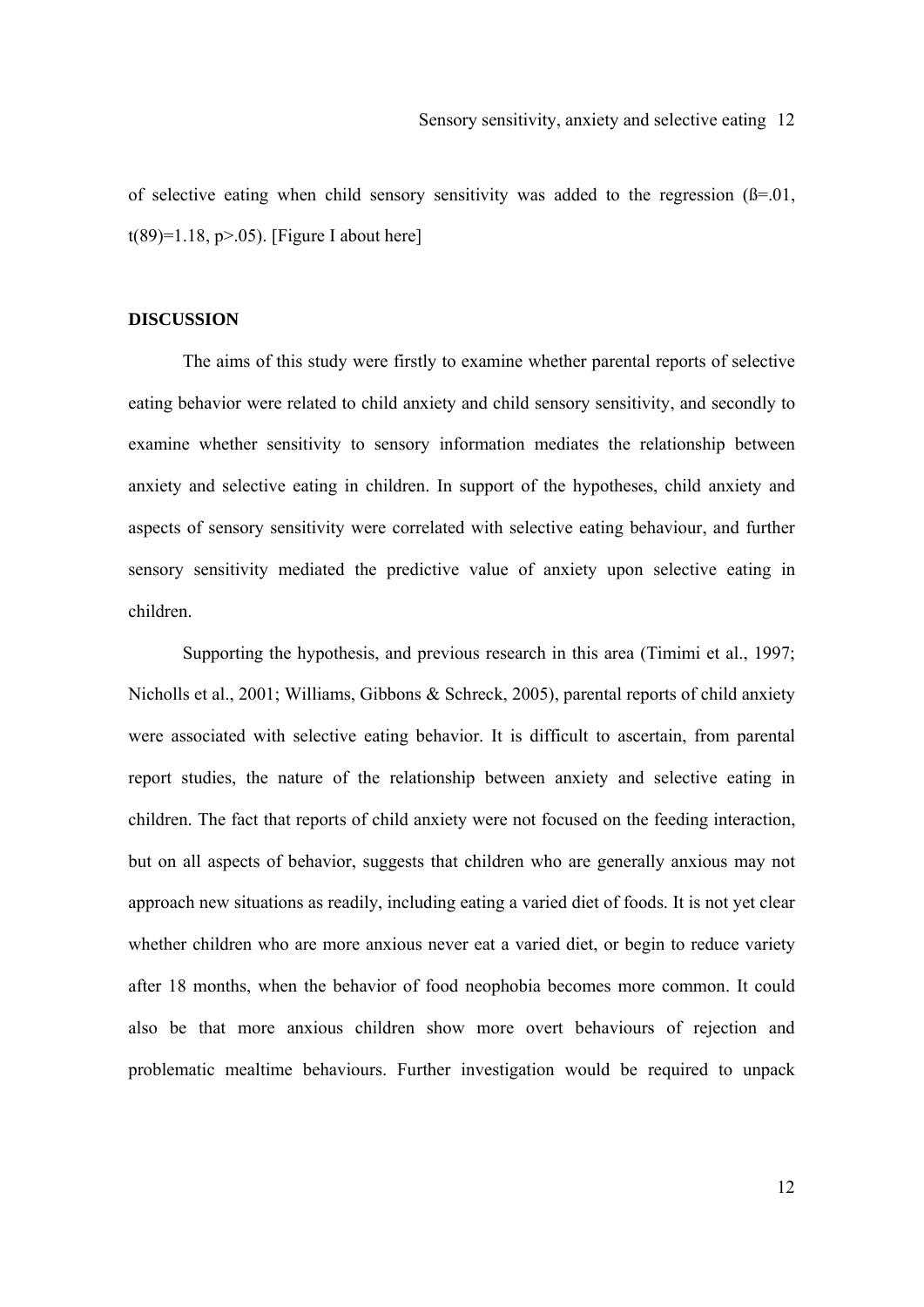whether the association between anxiety and selective eating is due to fear of new experiences/sensations, or behavioural difficulty at mealtimes.

It was originally hypothesised that selective eating would be associated with sensory processing, in particular sensitivity in the domains of taste/smell, tactile and visual/auditory processing. It was found that parental reports of selective eating were associated with sensitivity in taste/smell and tactile domains, but not in the domain of visual/auditory processing. This is a very similar finding to previous research, which found that food neophobia was associated with sensory sensitivity in the taste/smell and tactile domains but not in the visual domain (Coulthard & Blissett, 2009). This does not concur with the theory that children may notice small visual changes in foods and reject foods according to these changes. It may be that the questions in the visual/auditory domain of the Short Sensory Profile (Dunn, 1999) do not accurately measure differences in the ability to focus on small local changes in objects, rather sensitivity to light perception. The literature in this field indicates that children will reject foods according to visual changes, for example black marks or colour differences, and will also accept food based on colour similarities (Addessi, Galloway, Visalberghi, & Birch, 2005; Dovey, Staples, Gibson, & Halford, 2008; Harris, 2000). However, it may not be the ability to detect these changes which influences acceptance of new/ altered foods, but the cognitive expectation of what these changes mean.

There has been little research to examine the association between anxiety and sensitivity to sensory information; however, there is some indication that they may be strongly associated to one another in research with adults (Liss et al., 2005). The findings of the present research suggest that anxiety and sensory sensitivity in children are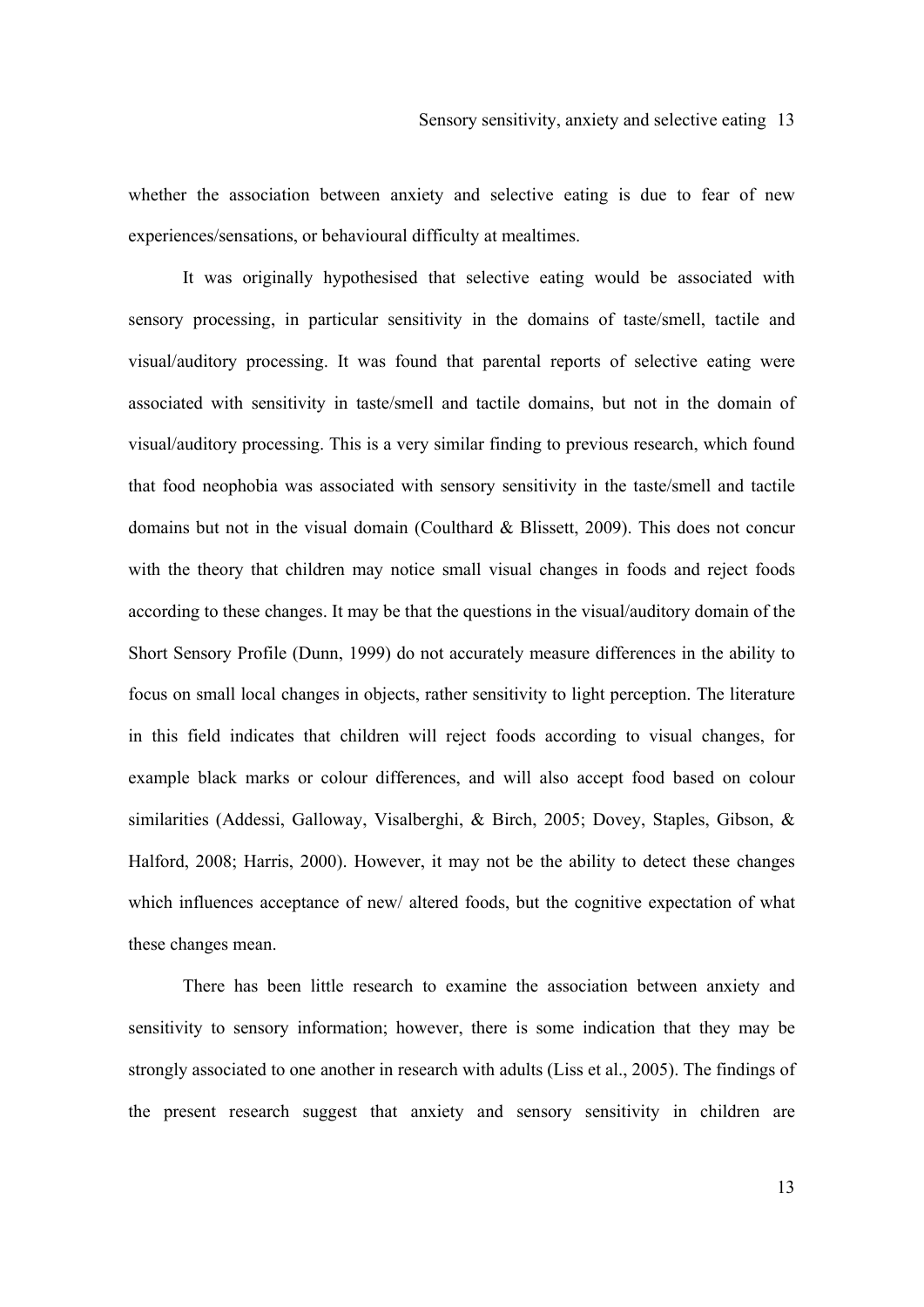intercorrelated, and furthermore that sensitivity to sensory information mediates the impact of child anxiety upon selective eating behavior. These findings are novel and begin to help to explain why it is that more anxious children are more likely to be selective eaters. It is well established that children with feeding problems often experience elevated anxiety, as do their parents (Coulthard & Harris, 2005; Galloway et al., 2003), but it is not yet clear how children with heightened anxiety process information about food or why they often respond negatively to foods. These findings suggest that co-morbid sensory sensitivity may help to explain these relationships. The characteristics of sensory sensitivity (e.g., noticing small perceptual changes, a tendency to respond negatively to change) may be markers of higher child anxiety which then predict greater negativity in the context of food.

Whilst the findings of this research add to the important body of knowledge concerning the aetiology and development of selective eating in children, this research is not without its limitations. The sample size is relatively small and the data collected was cross sectional and based on parental report, further research in needed using longitudinal and experimental designs to replicate these findings and develop our understanding of these relationships. In addition, the sample was self-selected and thus may be biased by a greater interest in child eating than the general population.

Despite these limitations, this research does strengthen the finding that there are child contributors to problematic feeding behaviour, and these may be based in inherent characteristics of the child. Little is known about the developmental pathway to child anxiety or sensory sensitivity, or how they relate to how the child is provided with sensory stimulation by those around it. It may be that the physiological and cognitive experiences that result from anxiety (e.g., hypervigilance, sickness, reduced appetite; Pflugshaupt et al.,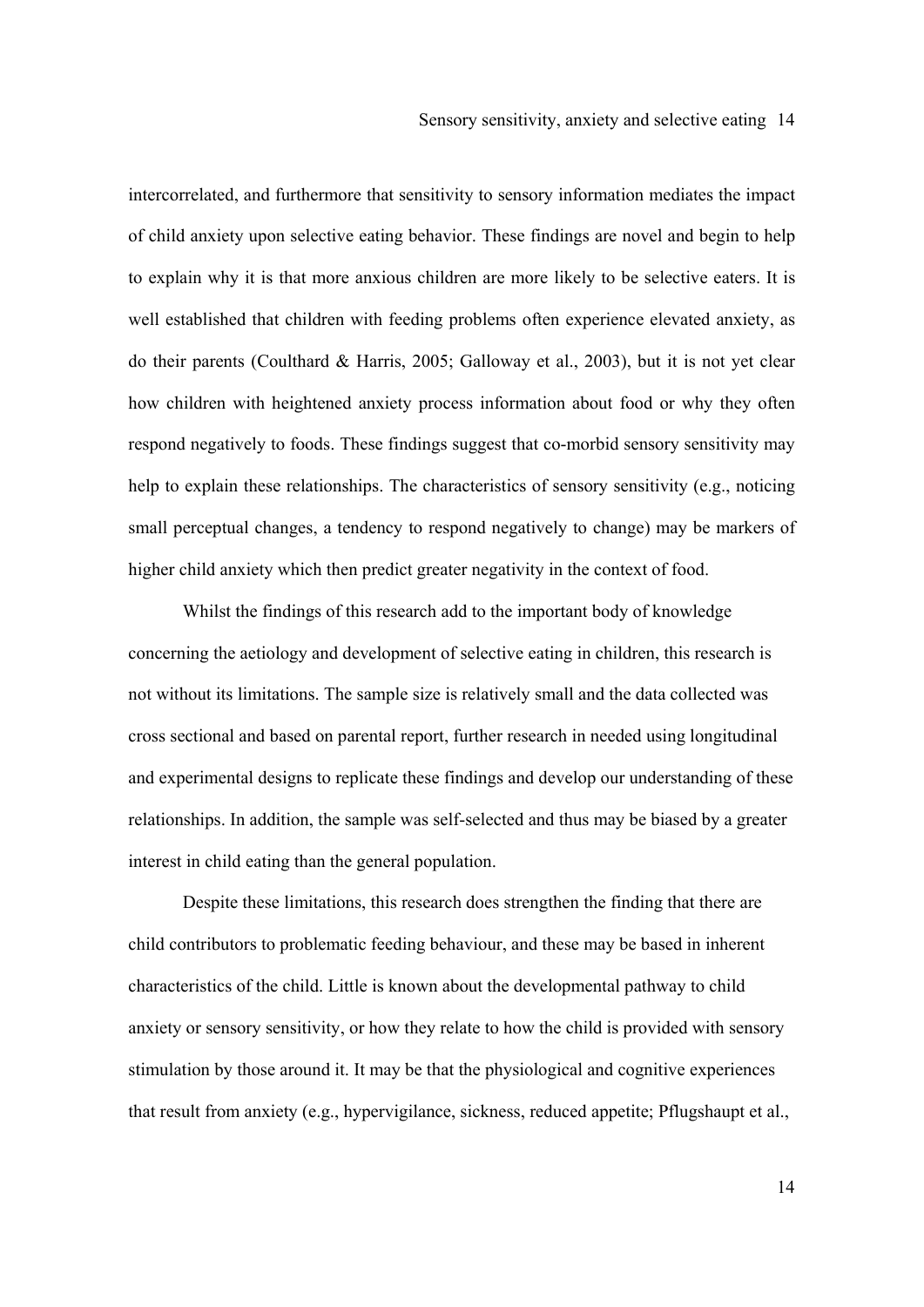2005) may heighten sensory sensitivity and predict disgust or avoidance responses to food in children. Further research is necessary to explore how and why greater anxiety and sensory sensitivity may develop and how their development may be informed by specific experiences with food or exposure to overly controlling or aversive caregiver feeding practices (e.g., child chocking, parent force-feeding). Both parental anxiety and parental feeding practices which have been shown to impact upon child feeding and eating (Farrow & Blissett, 2008; 2009) and these factors may moderate or exacerbate the effects of child anxiety or sensory sensitivity upon selective eating. It is likely that exposure to subtle changes in sensory information will gradually desensitise sensitive, anxious children, and increase their acceptance of different sensory experiences. Recent research has begun to explore how exposure may strengthen child intake and whether this relationship may depend upon variety in the child's diet, as well as the properties of particular foods (Williams, Paul, Pizzo, & Riegel, 2008). Further clinical work in this area is needed to explore pathways to develop appropriate interventions for children who are selective eaters.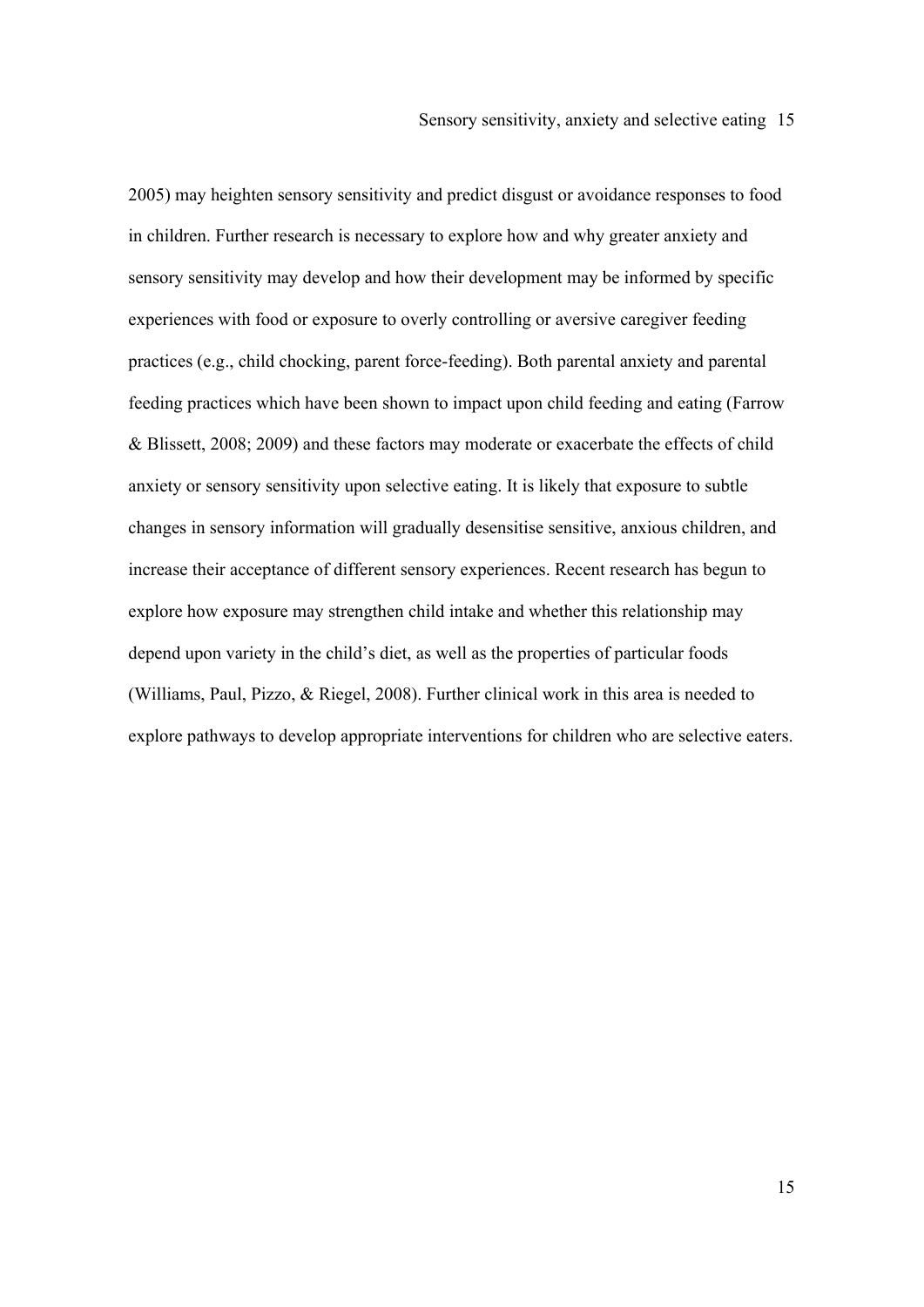### **REFERENCES**

Addessi, E., Galloway, A. T., Visalberghi, E. & Birch, L.L. (2005).Specific social influences on the acceptance of novel foods in 2-5 year old children. *Appetite,* 45(3), 264- 271.

Baron R, & Kenny D. (1986). The moderator-mediator variable distinction in social psychological research: conceptual, strategic, and statistical considerations. *J.Pers.Soc.Psychol*., 51, 1173-1182

Bell, K.I. & Tepper, B.J. (2006). Short term vegetable intake by young children classified by 6-n-propylthoiuracil bitter taste phenotype. *American Journal of Clinical Nutrition,* 84, 245-251.

Bryant-Waugh, R., Markham, L., Kreipe, R.E. & Walsh, B.T. (2010). Feeding and eating disorders in childhood. *International Journal of Eating Disorders,* 43, 98-111.

Carnell, S.& Wardle, J. (2007). Measuring behavioural susceptibility to obesity: Validation of the child eating behaviour questionnaire. *Appetite,* 48(1), 104-113

Carruth, B.R., Ziegler, P.J., Gordon, A. & Barr, S.I. (2004). Prevalence of fussy eaters among inafnts and toddlers and their caregivers decisions about offereing a new food. *Journal of the American Dietetic Association,* 104(1 Suppl 1):s57-64.

Child Growth Foundation. (1996). *Cross sectional stature and weight reference curves for the UK*. London: Child Growth Foundation.

Cooke, L.J. & Wardle, J. (2005). Age and gender differences in children's food preferences. *British Journal of Nutrition,* 93(5), 741-746.

Coulthard, H. & Blissett, J. (2009). Fruit and vegetable consumption in children and their mothers. Moderating effects of child sensory sensitivity. *Appetite*, 52(2), 410-415.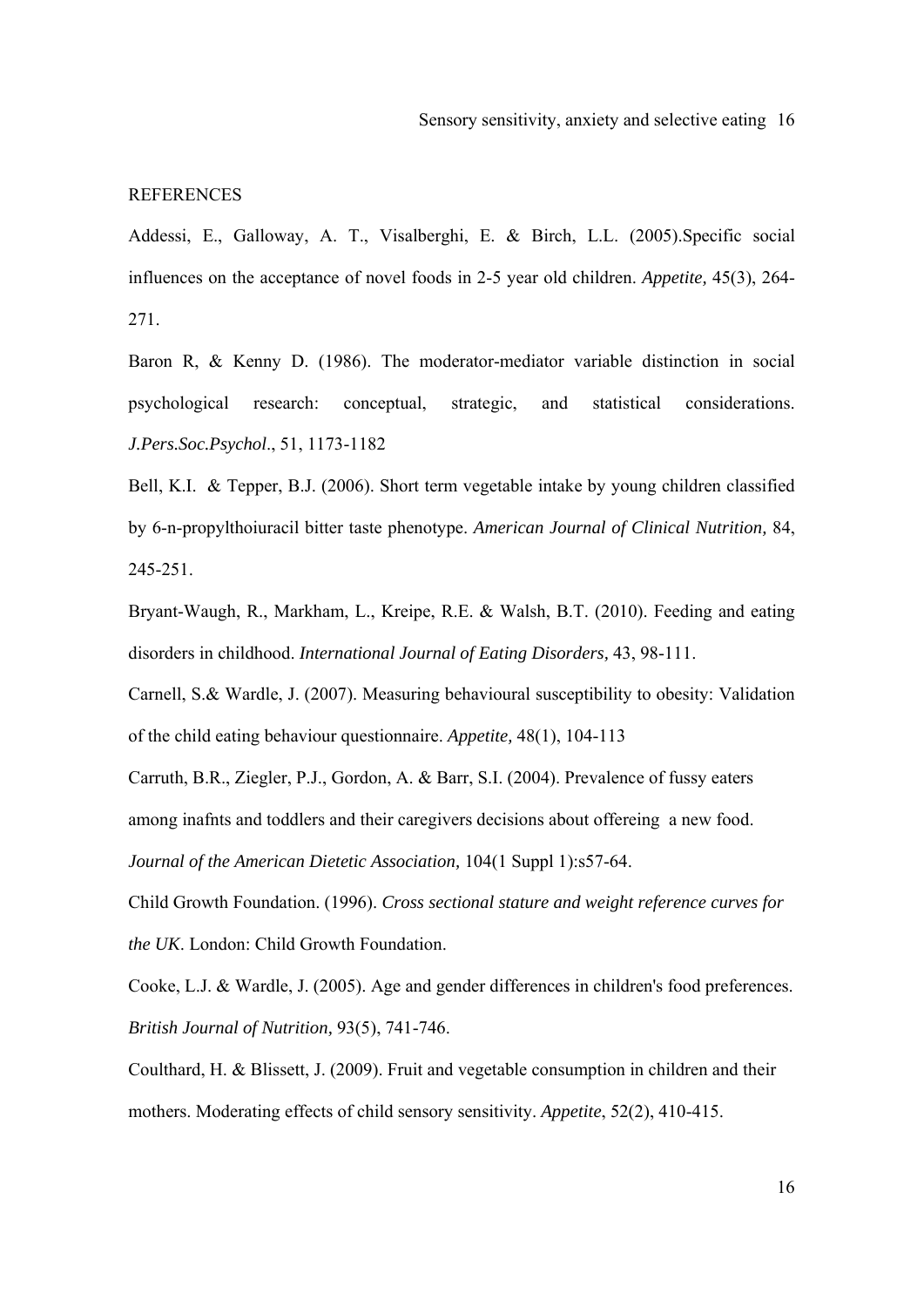Coulthard, H. & Harris, G. (2005). Early food refusal; the role of maternal mood, *Journal of Reproductive and Infant Psychology,* 21(4), 335-345.

Davies, P.L., Chang, W.P. & Gavin, W.J. (2009). Maturation of sensory gating performance in children with and without sensory processing disorders *International Journal of Psychophysiology,* 72 (2), 187-197

Davies, P.L. & Gavin, W.J. (2007). Validating the diagnosis of sensory processing disorders using EEG technology, *American Journal of Occupational Therapy,* 61(2), 176- 189

Dovey, T.M., Staples, P.A., Gibson, E.L. & Halford, J. (2008). Food neophobia and "picky/fussy" eating in children: A review. *Appetite,* 50, 181-193.

Dubois, L., Farmer, A., Girard, M., Peterson, K. & Tatone-Tokuda, F. (2007). Problem eating behaviors related to social factors and body weight in preschool children: A longitudinal study, *Int J Behav Nutr Phys Act,* 4, 4-9.

Dunn, W. (1999). *Sensory profile's users manual*. San Antonio, TX: Psychological Corporation.

Essau, C.A., Muris, P.& Ederer, E.M. (2002). Reliability and validity of the Spence Children's Anxiety Scale and the Screen for Child Anxiety Related Emotional Disorders in German children. *J Behav Ther Exp Psychiatry.* 33(1),1-18.

Farrow, C. & Blissett, J. (2006). Maternal Cognitions, Psychopathologic Symptoms, and Infant Temperament as Predictors of Early Infant Feeding Problems: A Longitudinal Study, *International Journal of Eating Disorders,* 39, 128-134.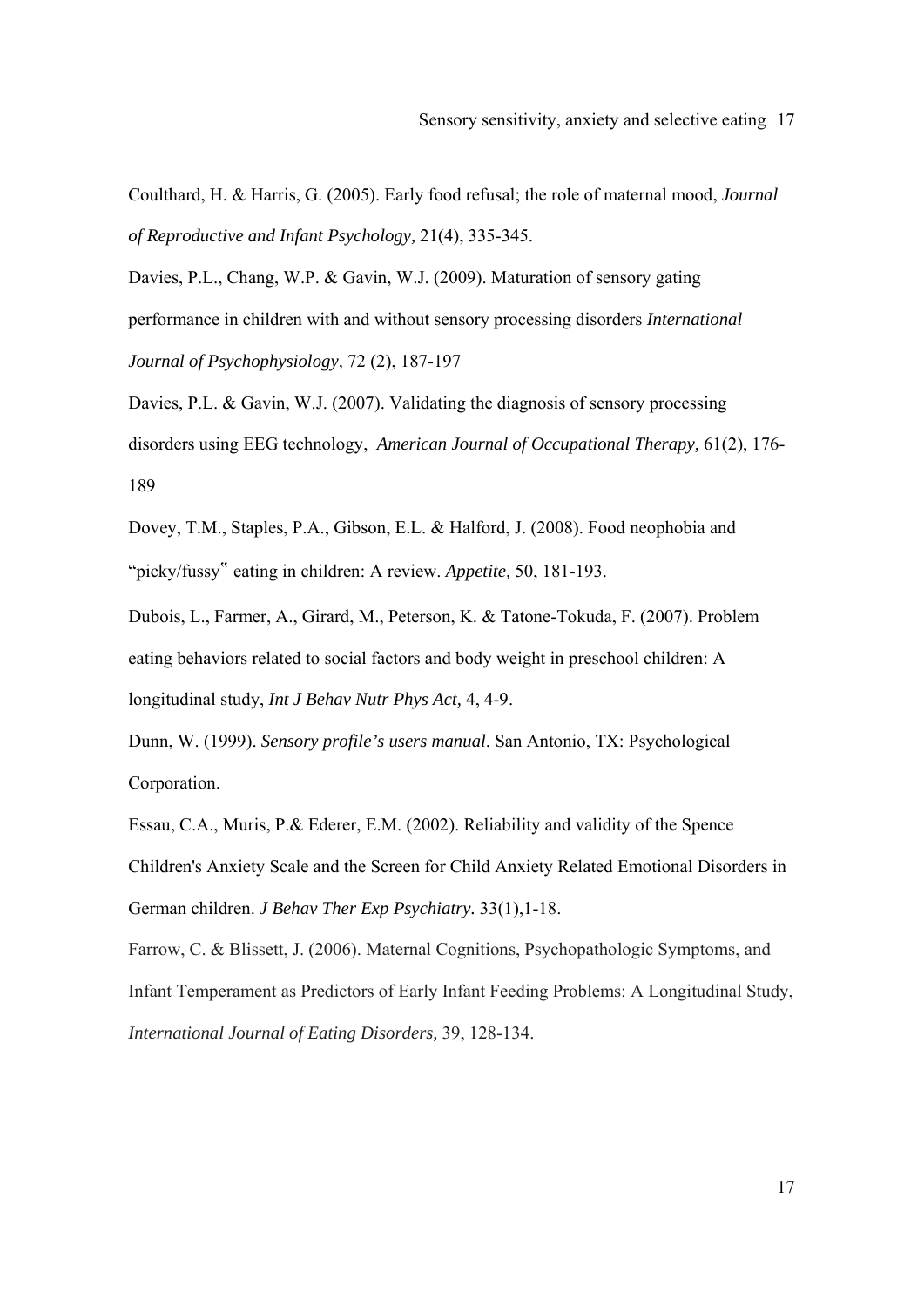Farrow, C & Blissett, J (2008). Controlling feeding practices: cause or consequence of early child weight?, *Pediatrics.* 121, 1, 1-6.

Farrow, C & Blissett, J. (2009). Do obsessive compulsive symptoms mediate the relationship between maternal eating psychopathology and restrictive feeding practices? *International Journal of Eating Disorders,* 42 (1) 76-80.

Fritz, M. S., Taylor, A. B., & MacKinnon, D. P. (2012). Explanation of two anomalous results in statistical mediation analysis. *Mutivariate Behavioral Research,* in press. Cited at Kenny (2011). Mediation. http://davidakenny.net/cm/mediate.htm Downloaded 12/1/2012. Galloway, A.T., Fiorito, L., Lee, Y. & Birch, L.L.(2005).Parental pressure, dietary patterns, and weight status among girls who are "fussy eaters". *Journal of the American Dietetic Association,* 105(4), 541-548.

Galloway, A.T., Lee, Y. & Birch, L.L.(2003). Predictors and consequences of food neophobia and pickiness in young girls. *Journal of the American Dietetic Association,*  103(6), 692-8.

Hagekull, B., Bohlin*,* G. & Rydell*,* A.-M*. (*1997*).* Maternal sensitivity, infant temperament, and the development of early feeding problems, *Infant Mental Health Journal,* 18 (1), 92- 106.

Hagekull*,* B. & Dahl*,* M. (*1987*), Infants with and without feeding difficulties: Maternal experiences. *International Journal of Eating Disorders,* 6(1), 83-98.

Harris, G. (2000). Developmental, regulatory and cognitive aspects of feeding disorders. In A.Southall & A. Schwartz (Eds) *Feeding Problems in Children.* Oxford: Radcliffe.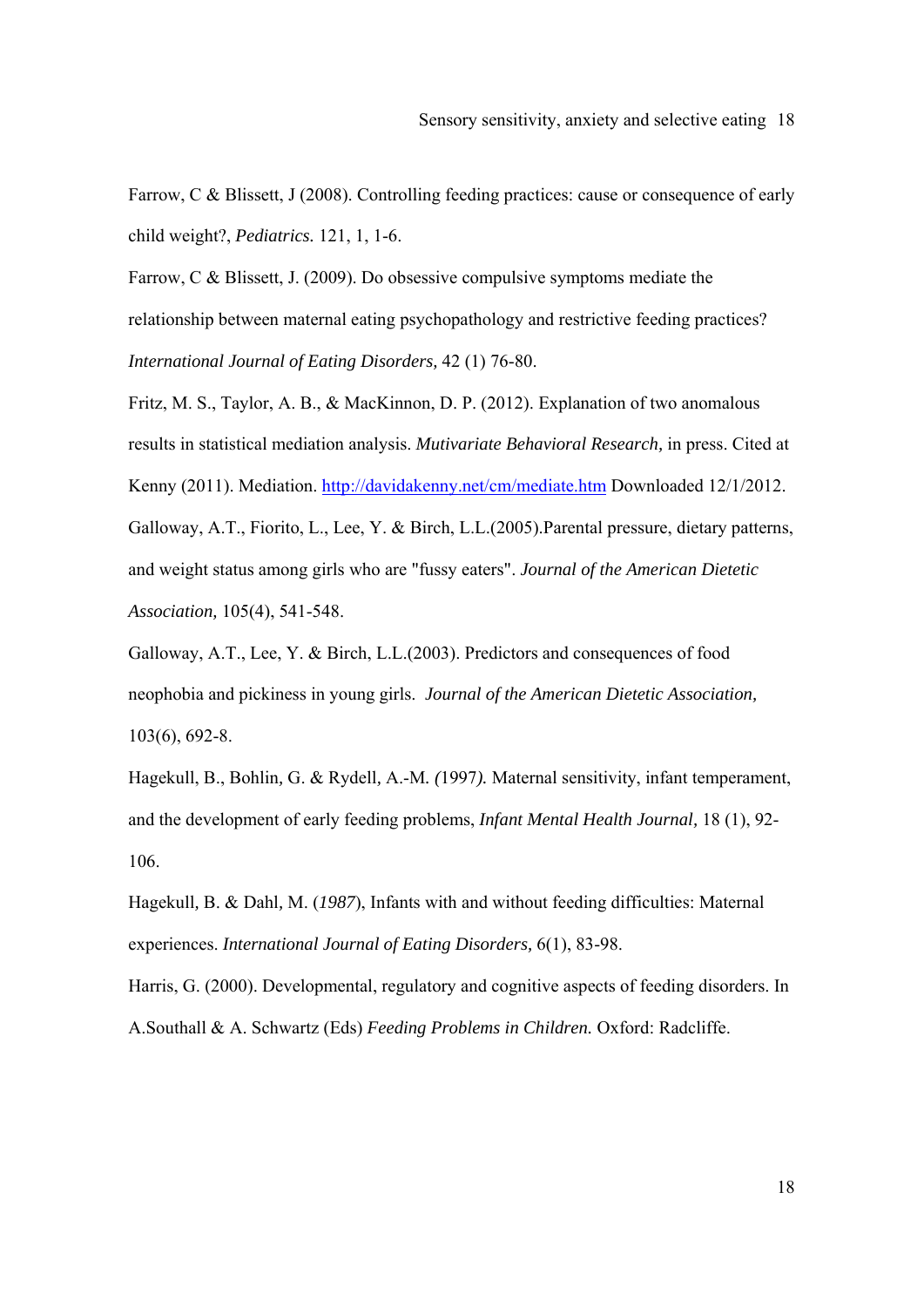Houchhauser, M & Engel-Yeger, B. (2010). Sensory processing abilities and their relation to participation in leisure activities among children with high-functioning autism spectrum disorder (HFASD), *Research in Autism Spectrum Disorders,* 4 (4), 746-754

Jacobi, C., Schmitz, G., & Agras, W.S. (2008). Is fussy eating an eating disorder? *International Journal of Eating Disorders,* 41(7), 626-34.

Liss, M. Timmel, L., Baxley, K. & Killingsworth, P. (2005). Sensory processing sensitivity and its relation to parental bonding, anxiety, and depression. *Personality and Individual Differences*, 39, 1429-1439.

Martins Y & Pliner P. (2005). Human food choices: an examination of the factors underlying acceptance/rejection of novel and familiar animal and nonanimal foods. *Appetite,*45 (3), 214–224.

Mascola, A.J., Bryson, S.W. & Agras, W.S. (2010). Fussy eating during childhood: a longitudinal study to age 11 years. *Eating Behaviors,* 11(4), 253-7.

McDermott BM, Mamun AA, Najman JM, Williams GM, O'callaghan MJ, Bor W. (2008). Preschool children perceived by mothers as irregular eaters: physical and psychosocial predictors from a birth cohort study. *J Dev Behav Pediatr*, 29(3), 197-205.

McIntosh, D.N., Miller, L.J., Shyu, V & Hagerman, R.J. (1999). Sensory-modulation disruption, electrodermal responses and functional behaviors, *Developmental Medicine & Child Neurology,* 41, 608-615

Nauta, M.H., Scholing, A., Rapee, R.M., Abbott, M., Spence, S.H., & Waters, A. (2004). A parent-report measure of children's anxiety: psychometric properties and comparison with child-report in a clinic and normal sample, *Behav Res Ther*, 42(7), 813-39.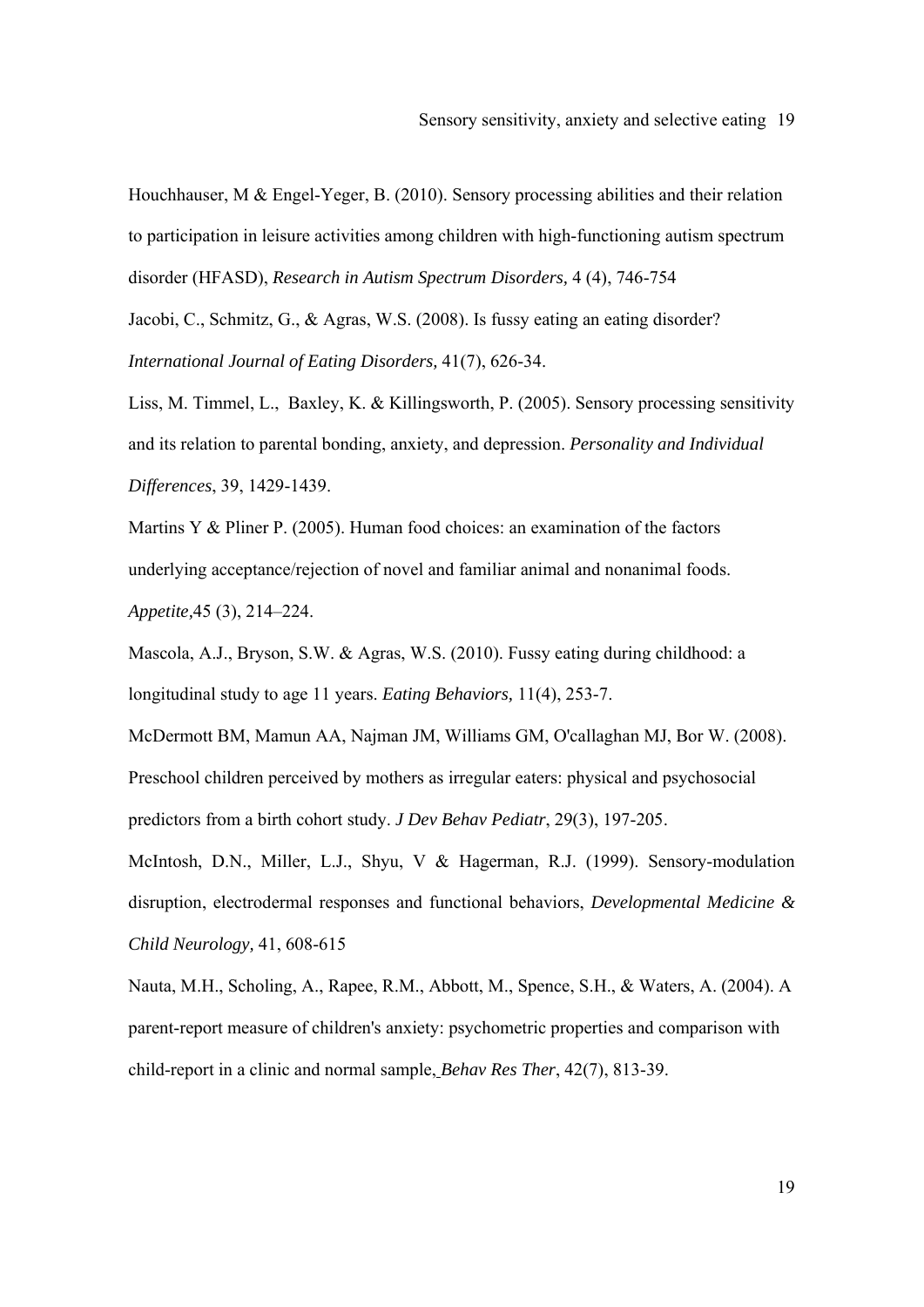Nicholls, D., Christie, D., Randall, L., & Lask, B. (2001). Selective eating: symptom, disorder or normal variant? *Clinical Child Psychology and Psychiatry*, 6, 257-270.

Office for National Statistics (2000). *Standard Occupational Classification 2000.*

http://www.statistics.gov.uk/methods\_quality/ns\_sec/soc2000.asp

Pflugshaupt, T., Mosimann, U.P., von Wartburg, R., Schmitt, W., Nyffeler, T. & Muri, R.M. (2005). Hypervigilance-avoidance pattern in spider phobia, *Journal of Anxiety Disorders,* 19(1), 105-116.

Pliner, P.,& Hobden, K (1992). Development of a scale to measure the trait of food neophobia in humans, *Appetite,* 19 (2),105-20.

Raney, T.J., Thornton, L.M., Berrettini, W., Brandt, H., Crawford, S., Fichter, M.M.,

Halmi, K.A., Johnson, C., Kaplan, A.S., LaVia, M., Mitchell, J., Rotondo, A., Strober, M.,

Woodside, D.B., Kaye, W.H. & Bulik, C.M. (2008). Influence of overanxious disorder of

childhood on the expression of anorexia nervosa. *Int J Eat Disord,* 41(4), 326-32.

Smith, A.A.,Roux, S.S., Naidoo, , N.T. & Venter, D.J.L.(2005). Food choices of tactile defensive children, *Nutrition*, 21(1), 14-19.

Smith, W., Powell, E.K. & Ross, S. (1955). Manifest anxiety and food aversions. *J Abnorm Psychol,* 50(1), 101-4.

Spence, S. H. (1998). A measure of anxiety symptoms among children. *Behavior Research and Therapy,* 36, 545–566.

Timimi*, S.,* Douglas, J.& Tsiftsopoulou*, K. ,* 1997 Selective Eaters: a retrospective case note study, *Child: Care, Health & Development,* 23(3), 265-278.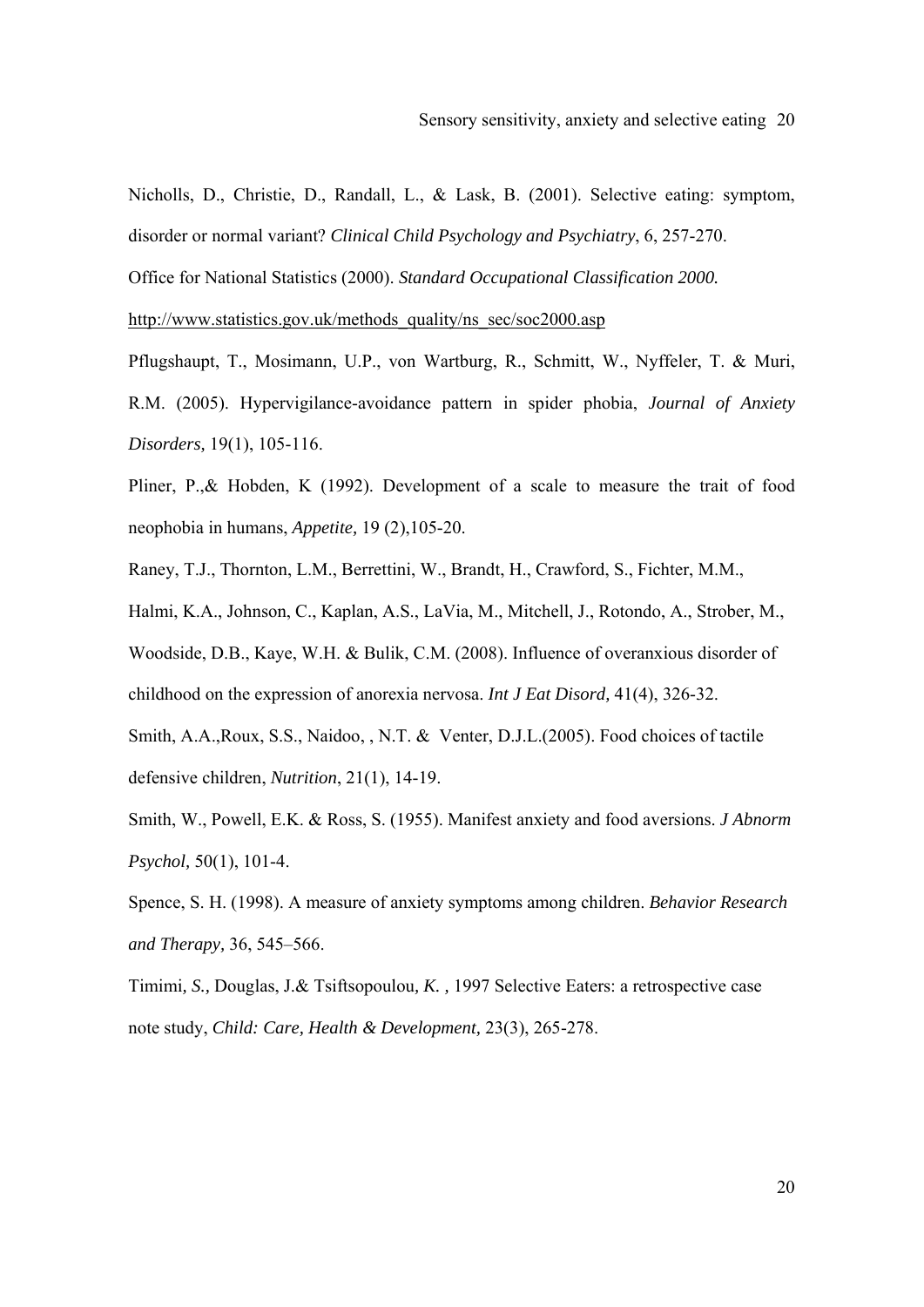Tomchek, S.D. & Dunn, W. (2007). Sensory processing in children with and without autism: a comparative study using the short sensory profile. *Am J Occup Ther.* 61(2), 190- 200.

Wardle, J. Guthrie, Sanderson & Rapoport, (2001). Development of the child's eating behaviour questionnaire, *Journal of Child Psychology and Psychiatry and Allied Disciplines,* 42 (7), 963-970.

Webber, L., Hill, C., Saxton, J., Van Jaarsveld, C.H., & Wardle, J. (2009). Eating behaviour and weight in children, *Int J Obes (Lond),* 33(1), 21-8.

Whiteside, S.P. & Brown, A.M. (2008). Exploring the utility of the Spence Children's Anxiety Scales parent- and child-report forms in a North American sample. *J Anxiety Disord*, 22(8), 1440-6.

Williams, K.E., Gibbons, B.G. & Schreck, K.A. (2005). Comparing selective eaters with and without developmental disabilities, *Journal of Developmental and Physical Disabilities,* 17(3), 299-309.

Williams, K. E., Paul, C., Pizzo, B., & Riegel, K. (2008). Practice does make perfect. A longitudinal look at repeated taste exposure. *Appetite,* 51, 739-742.

Wright, C.M., Parkinson, K.N., Shipton, D. & Drewett, R.F. (2007). How do toddler eating problems relate to their eating behavior, food preferences, and growth? *Pediatrics*,120(4), 1069-75.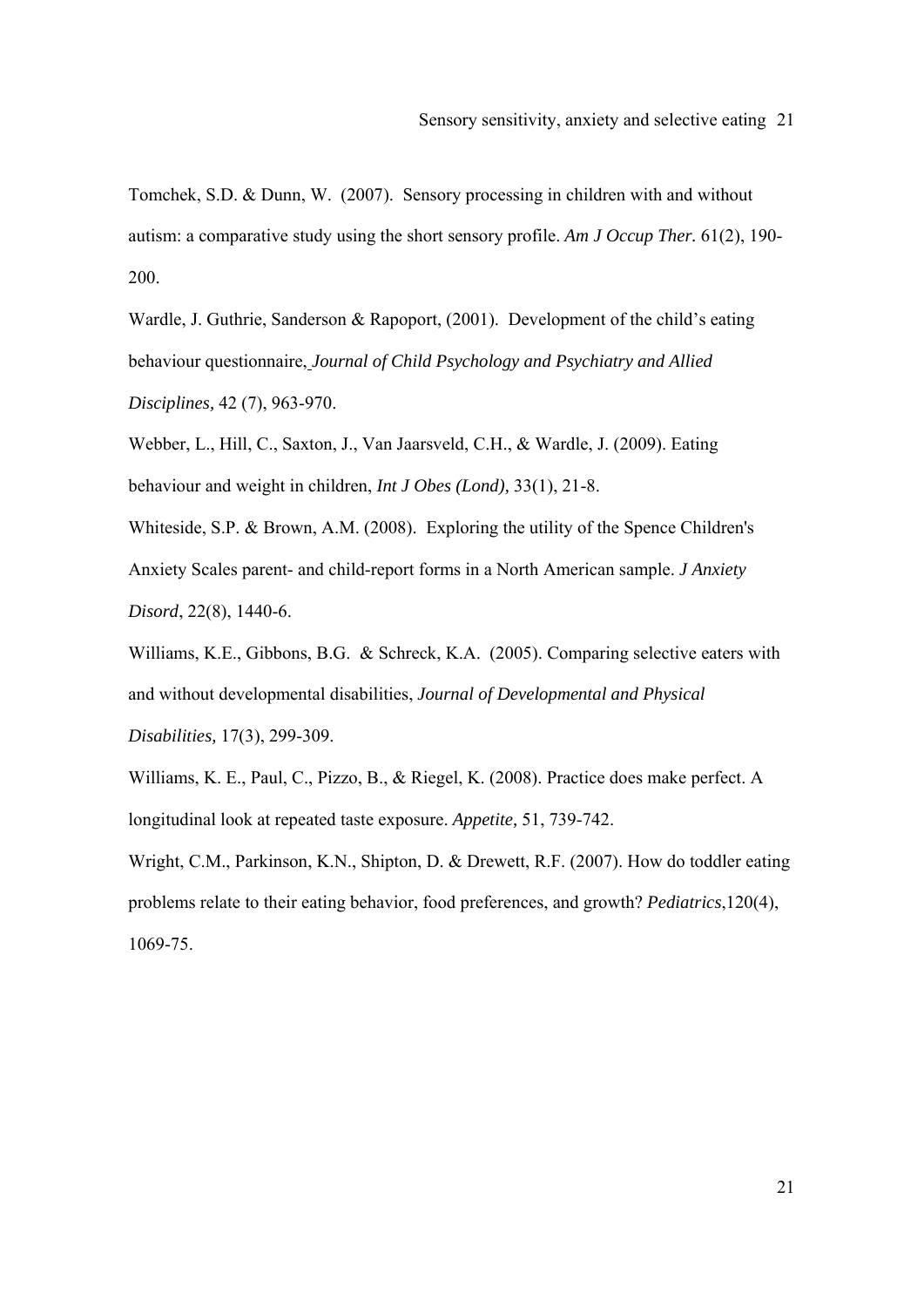Footnote:

<sup>1</sup> The results remain consistent if the analysis is repeated excluding fathers and using mothers only.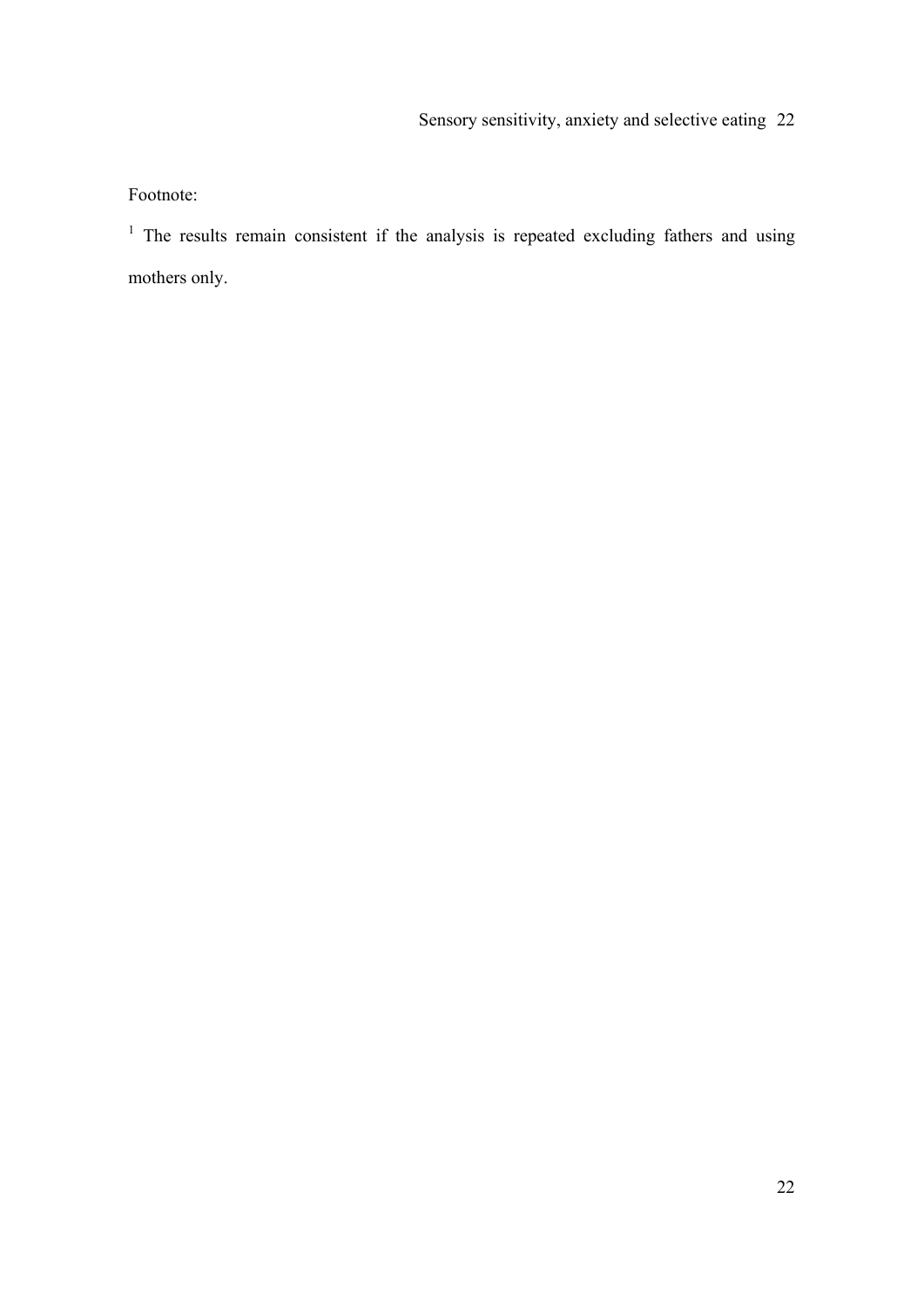| Measure                     | Mean   | <b>Standard Deviation</b> |  |
|-----------------------------|--------|---------------------------|--|
| Selective eating            | 1.76   | .75                       |  |
| Sensory sensitivity         |        |                           |  |
| Tactile sensitivity         | 32.71  | 2.57                      |  |
| Taste/smell sensitivity     | 17.93  | 2.57                      |  |
| Visual/auditory sensitivity | 22.38  | 2.93                      |  |
| Sensory sensitivity total   | 166.61 | 14.55                     |  |
| Anxiety                     | 16.42  | 8.59                      |  |

Table I: Mean and standard deviation scores for selective eating, sensory sensitivity and anxiety

Note Selective eating is defined as 'food fussiness' in the measure used.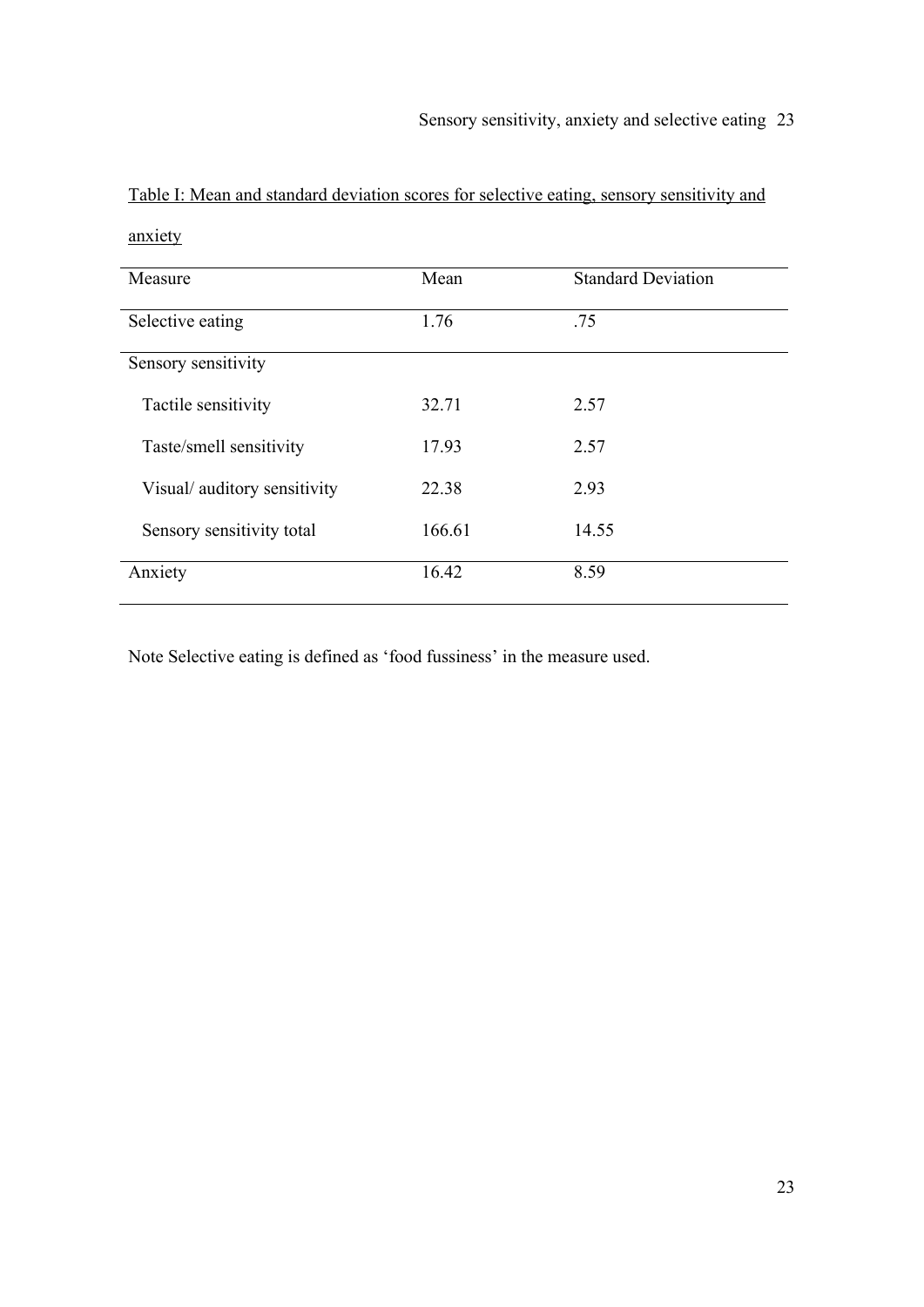|                     | Selective | Anxiety   | Tactile     | Taste       | Auditory/   |
|---------------------|-----------|-----------|-------------|-------------|-------------|
|                     | eating    |           | sensitivity | sensitivity | visual      |
|                     |           |           |             |             | sensitivity |
| Selective eating    |           |           |             |             |             |
| Anxiety             | $.219*$   |           |             |             |             |
| Tactile sensitivity | $-.281**$ | $-.281**$ |             |             |             |
| Taste sensitivity   | $-.565**$ | $-.183$   | .103        |             |             |
| Auditory/visual     | $-.011$   | $-454**$  | $.240*$     | .131        |             |
| sensitivity         |           |           |             |             |             |
| Total sensory       | $-.225*$  | $-404**$  | $.507**$    | $.333**$    | $.708**$    |
| sensitivity         |           |           |             |             |             |

Table II: Correlations between selective eating, anxiety and sensory sensitivity

Note: Items on the sensory profile are negatively coded, thus lower scores indicate greater sensory sensitivity.

Selective eating is defined as 'food fussiness' in the measure used.